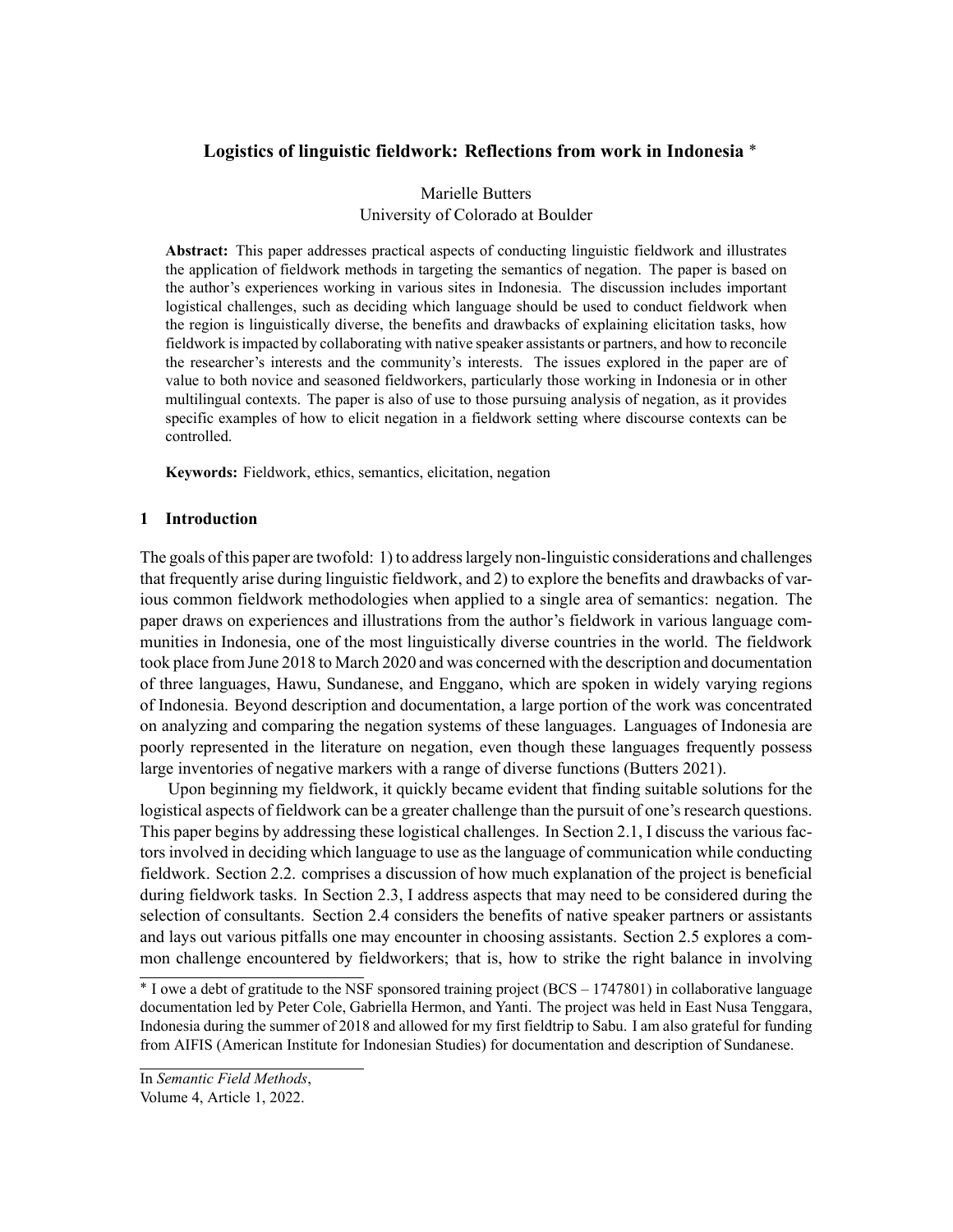oneself with additional projects beyond one's primary research questions. In Section 2.6, I discuss the importance of building rapport with the community. This first, larger section is followed by Section 3, which comprises an exploration of methodological approaches to semantic components of negation, one area of the grammar that can be difficult to analyze given its sensitivity to discourse contexts. Specifically, this section addresses the value of translation tasks, storyboards, targeted elicitation and judgment tasks, and the analysis of recorded texts. The paper thus contributes both a discussion of challenges which are not expressly linguistic and an illustration of techniques that can be used to analyze a specific area of the grammar in a fieldwork situation.

## **2 Logistical aspects of fieldwork**

## **2.1 Which language to use while conducting fieldwork**

The question of which language is most appropriate to use in carrying out the practical aspects of fieldwork, such as explaining tasks and presenting stimuli for elicitation, is not easily answered and will of course vary widely depending on the country of research. As previously mentioned, the three languages included in this fieldwork are spoken in geographically and culturally diverse regions of Indonesia. Hawu is a Central-Eastern, Sumba-Hawu language of the Malayo-Polynesian subgroup spoken on Sabu island in East Nusa Tenggara, the far eastern region of Indonesia. Sundanese is a Malayo-Polynesian language spoken primarily in West Java and Banten. Enggano, the precise classification of which remains debated (Blench 2014; Edwards 2015), is spoken on the island of the same name off the coast of southern Sumatra.

A good choice for the language of communication in a multi-language project in Indonesia is Bahasa Indonesia, the official language of the republic. Bahasa Indonesia, also called Indonesian, was co-opted from the centuries-old lingua franca of the archipelago to become the official language with the founding of the Republic of Indonesia in 1945. An Austronesian language of the Malayic subbranch of Malayo-Polynesian, it shares approximately 80% of its vocabulary with Standard Malay. By 1990, over 90% of the population of Indonesia between the ages of 10-49 reported knowledge of Indonesian (Steinhauer 1994) and today most Indonesians can switch fluently between at least two social registers: the Standard Indonesian learned in school and heard in broadcasting, and one or more of the various colloquial varieties. Moreover, social media and popular soap operas (*sinetron*) have led to widespread recognition of the colloquial variety of Indonesian spoken in Jakarta, even in peripheral regions.

Despite the prevalent use of Indonesian, there remain challenges to its application as the language of fieldwork in such a multi-lingual country where approximately 722 languages are spoken (Eberhard, Simons, and Fennig 2020). For instance, there are numerous regional dialects of Indonesian, as the varieties of different regions are impacted by neighboring languages. Pre-republic historical varieties of Malay are also still spoken in southwest and southeast Borneo, Sumatra, northern Sulawesi, the central Moluccas, and West Timor. In Sabu, Kupang Malay, a Malay-based creole, is more widely spoken than Indonesian.

Additionally, there remain areas of Indonesia where large swaths of the older generations do not speak Indonesian at all and knowledge of the local language is therefore necessary for communication. The ability of residents to speak Indonesian is a mark of education in many of these regions, as this is the language that is taught in schools and used in civil institutions. This reflects the role of language not only as a means of communication but also as a mechanism of power (Bourdieu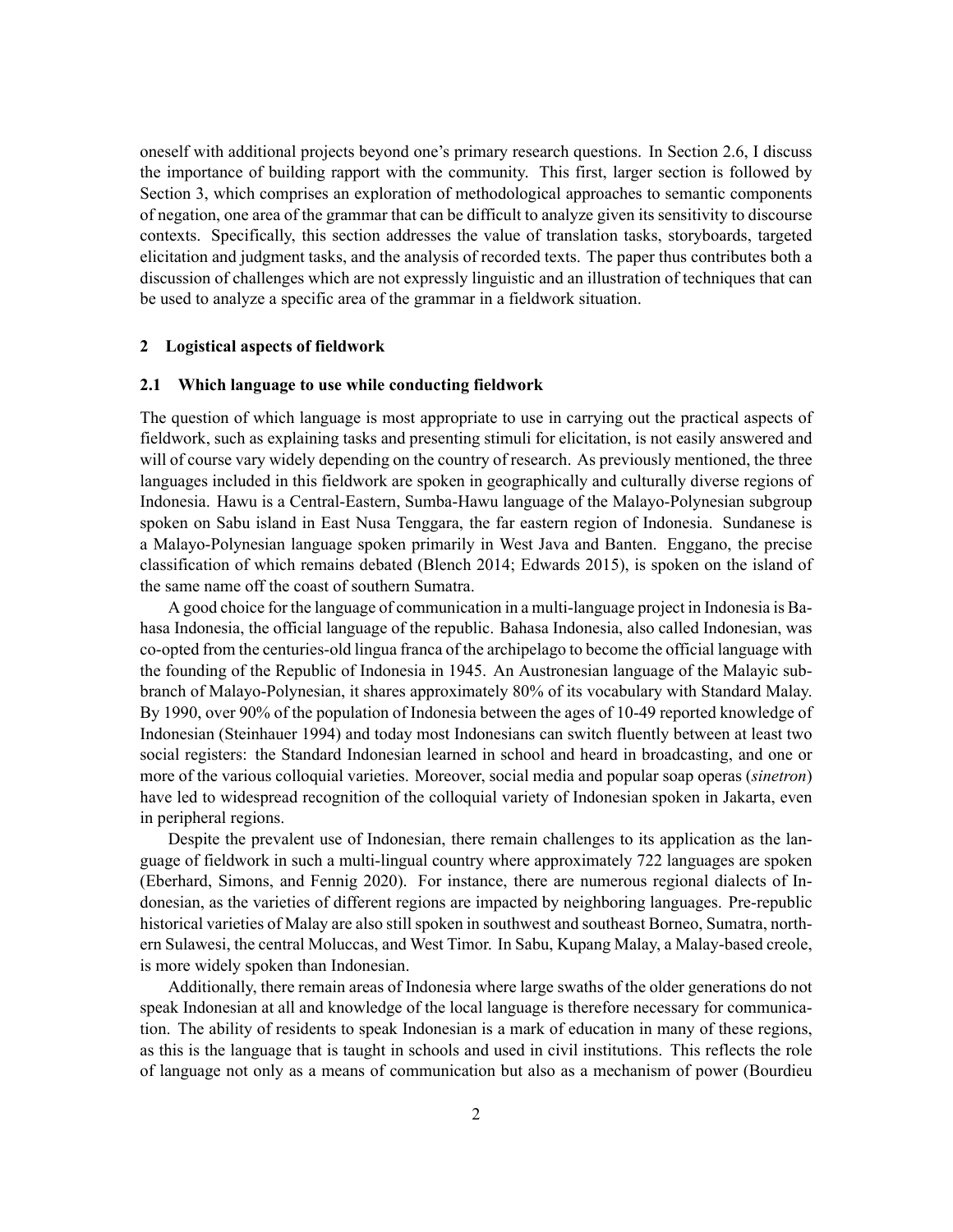1991). The result is that a project conducted in Indonesian could alienate segments of the population. In some regions, this issue is partly remedied, as Indonesian is used in religious institutions like churches or mosques; however, while the older generations may feel comfortable listening to Indonesian, speaking it may be considered more challenging.

While the choice of Indonesian as the primary language of fieldwork is not free from distorting factors based on differences in power, it is, in my view, a better choice than English, which is not widely spoken and could further widen the gap between those who speak it and those who do not. In other words, fieldwork conducted only in English in Indonesia would be heavily biased toward well-educated, urban populations, and would thus miss out on the voices of those of the largely agricultural, rural areas who have not learned English. In my own fieldwork, I used primarily Indonesian and supplemented gaps in understanding with the target language. The work in Sabu was collaborative, which meant that my research partners were able to speak both Kupang Malay and Hawu.

Fieldwork conducted in the target language – that is, the language that is being analyzed in a field situation - may bring its own drawbacks, though findings on this point have varied. Matthewson (2004) and Krifka (2011) suggest that a discourse context or stimulus provided in the contact language does not significantly influence the resulting data and that use of the target language carries risks such as priming responses. On the other hand, AnderBois and Henderson (2015) present evidence that the contact language in the context descriptions that accompany fieldwork tasks can influence the data to a minor degree, especially when taking into account sociolinguistic factors (see also Zhornik and Pokrovskaya 2018). In my view, when one is in an immersed fieldwork setting where one lives in a community where the target language is spoken on a day-to-day basis, one can rely primarily on a contact language for fieldwork tasks, but it is also wise to immediately set about learning the target language. This is helpful both to increase one's own analytical understanding of the language and to further build rapport with the community. Guérin and Lacrampe (2010: 30) put it nicely by observing that learning the target language allows a fieldworker to participate in a community at a much deeper level because "the lingua franca is spoken with community outsiders, whereas the vernacular is for fellow community members." Learning the target language is also often appreciated by the community because "being a language learner can be a role in the field community that others can relate to and help with" (Bowern 2008: 9).

# **2.2 Gaining permission and explaining oneself**

Before even beginning a linguistic fieldwork project, it is necessary to gain the requisite permission and blessing of the community. In many parts of Indonesia, this requires reporting oneself to the local police and gaining permission from the *ketua adat* 'traditional leader', after one has already secured the necessary research permits issued by the Indonesian government.

After this permission is obtained, the next important question is how much training should be provided to participants prior to engaging in fieldwork tasks. In the past, when I have provided training or detailed explanation to consultants regarding my research goals, e.g., understanding how negation works in a given language, I have often found that the session becomes distracted by discussions of the prescriptive rules of the grammar of the language, especially by speakers who are highly educated (see also Abbi 2001 on avoiding teachers of the target language as initial consultants). It often did not matter how many times I said that I am interested in "how people actually speak" rather than "how people should speak", I was frequently provided responses that conformed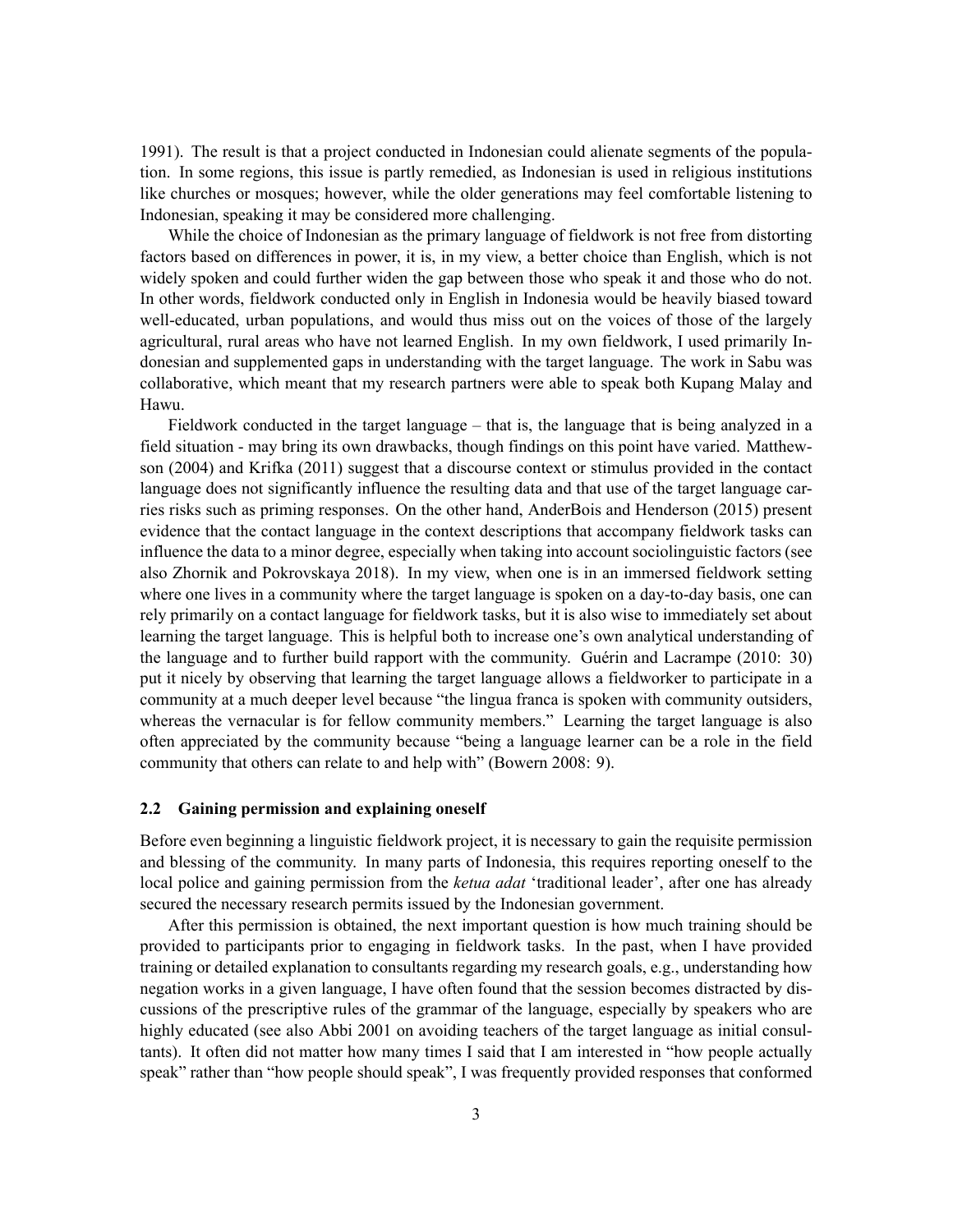to grammar rules, if such rules were taught in any capacity, as was the case for Sundanese.

The explanations provided to consultants may involve both elucidating larger research questions, as noted above, or detailing the expectations around various fieldwork tasks. In both instances, leaving out an explanation of my purposes may lead speakers to assume I am trying to learn their language so that I can speak it myself – an assumption often complicated by the fact that I am indeed also learning the language to better facilitate fieldwork. This might lead to bemusement when I then go on to ask a multitude of questions regarding whether certain expressions are possible in the language. More than once, I have had speakers exclaim, "How come you keep asking me how to say something without trying to say it yourself?"

I have concluded that some preliminary explanation of my purposes is warranted, without going into too much detail. I often try to relate the area of the grammar in the target language to another language that consultants speak, such as Bahasa Indonesia. For instance, were I to be exploring the prevalence of negative lexicalizations in Sundanese, I might mention several of these lexicalizations and compare these with their (relative) absence in Bahasa Indonesia, stating that I would like to better understand why there are so many negative words in Sundanese. This strategy works well for some speakers and not so well for others, sometimes still triggering prescriptive explanations of grammar. Such a strategy also frequently triggers explanations of the speech levels of Sundanese, as this is one of the clearest surface-level areas of lexical difference in this language.

## <span id="page-3-0"></span>**2.3 Selecting consultants**

Not all speakers are an equally good choice for participation in all fieldwork tasks, as speakers have different insights, interests, and personalities (Dorian 1981, 1982, 1986; Grinevald 2003; Rice 2001). Most fieldwork tasks require a high level of patience, meaning that speakers who are already "on board" with the project may find the work more enjoyable. Some speakers possess additional capabilities beyond fluency in the language, including knowledge of ritual forms of language or the ability to narrate traditional stories or genealogies. Other speakers do not possess this knowledge but may express interest in storyboards or elicitation sessions.

Some speakers are naturally extremely reflective about their own language which may indicate a higher level of interest in committing the time needed for fieldwork tasks. In some cases, highly reflective speakers can complicate the fieldwork. While my team and I were developing an orthography for Hawu, some speakers had strong opinions regarding the diacritics we had chosen. One community member regularly reminded us that he was displeased by our decision to use an accent to differentiate /ə/ from /ɛ/, despite general acceptance from the community. We regularly took stock of community opinions on these orthographical decisions, but it was not always possible to meet all expectations on the matter.

Other forces that may impact consultant participation are language ideologies, such as the belief in a language's lack of complexity or its inferiority to a more widely spoken language. Negative ideologies may prevent speakers from considering the variety of meanings encoded in their language, resulting in a lack of interest for a linguistic project. Sometimes speakers' opinions change over the course of the project. Once, while collecting a wordlist, I asked a Sundanese speaker how to say *duduk* 'sit' [Indonesian]. The speaker responded flatly with *calik*. I pressed him further, noting that I had heard there were many more words than just the one he had given, demonstrating with my body that there may be different words for leaning back in a certain way or crossing one's legs. Upon reflecting for a while, his face lit up. He told me that Sundanese indeed has many different words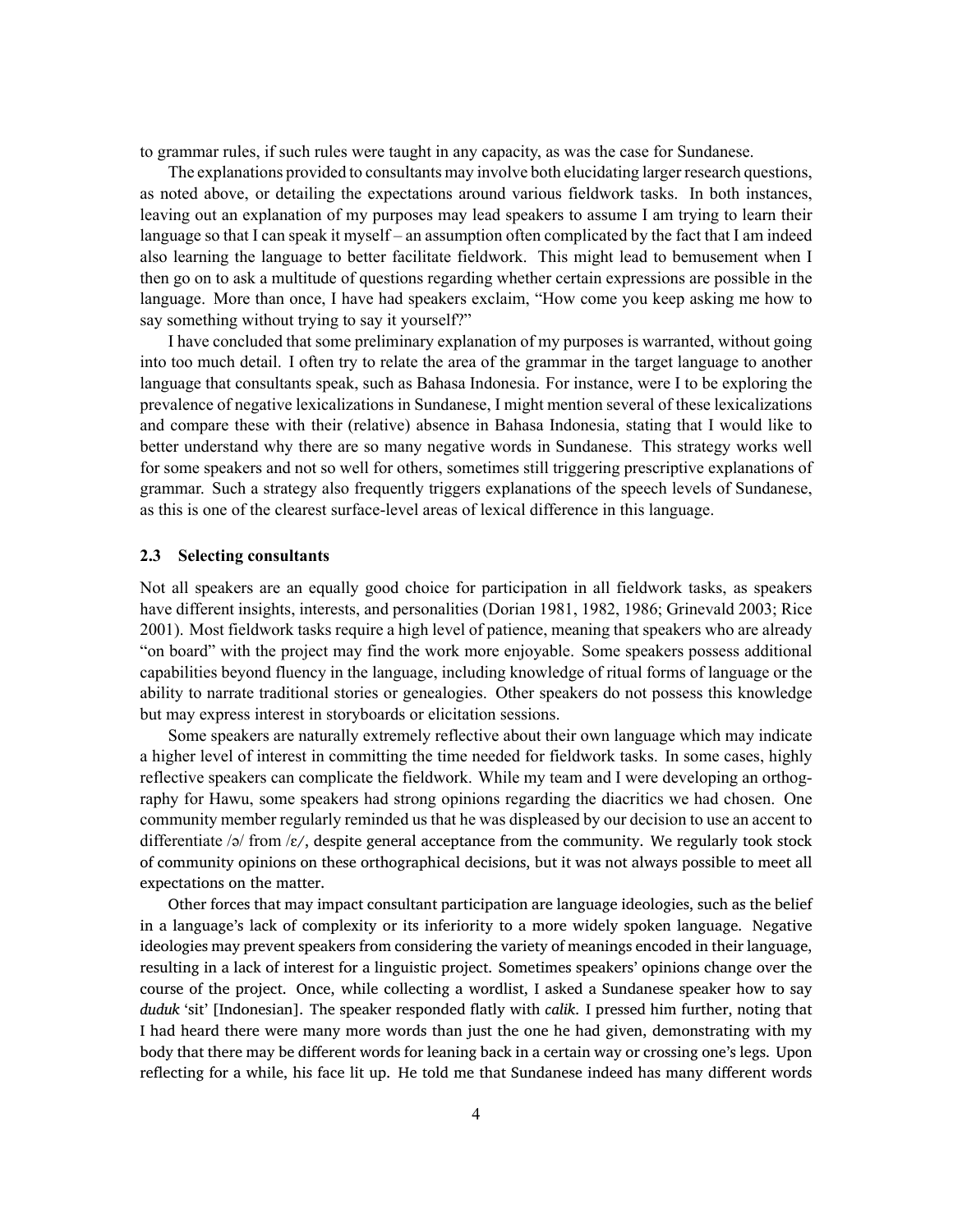for 'sit', all with slightly different meanings. A sample of the words he provided is given in([1](#page-3-0)).

- (1) Sundanese words for 'sit'
	- a. *Calik* 'sit'
	- b. *Diuk* 'sit'
	- c. *Adegléng* 'to sit in a place that is higher than another person'
	- d. *Anjeucleu* 'to sit in a peaceful way in a high place'
	- e. *Méwok* 'to sit alone in a hidden place'
	- f. *Candeluk* 'to sit for quite a while as if waiting for something'
	- g. *Déngkak* 'to sit in the position of riding a horse'
	- h. *Gépor* 'to sit with no mat, i.e. directly on the floor'
	- i. *Dayagdag* 'to sit with your body leaning slightly back'
	- j. *Gupek* 'to sit directly on the soil'
	- k. *Jémprak* 'to sit cross-legged, but a bit loose'
	- l. *Sangheuy* 'to sit with your chin supported by a pillow'
	- m. *Sanghunjar* 'to sit with your legs stretched out'
	- n. *Ngajogo* 'sit with legs to the back (only for animals)'

Once the speaker's attention was directed toward these numerous semantic distinctions in Sundanese, he exhibited a new pride in the language and was more interested in helping with my project going forward.

Consultants' level of confidence in participating in fieldwork tasks appears to be quite gendered in Indonesia, with women often deferring to the knowledge of their husbands or other male family members. In many rural areas, women are less likely to work outside the community and may possess lower levels of education. Many women express fears that they do not speak the language "the right way", apparently referencing an understanding of prescriptive aspects of the language or the belief that they have begun to code-switch too much with Indonesian. It is often necessary to build up trust with women over a longer period of time and let them see through daily interactions that it is the quotidian aspects of language that are of interest for the project, rather than formal structures used in a classroom environment. Of the languages addressed herein, this last point is only relevant to Sundanese, which is taught in classrooms throughout West Java. Hawu and Enggano are not taught in school and there is thus no attachment to ideas of pedagogical formality in those languages, but there remain attachments to perceived "pure" ways of speaking.

Ultimately, I strive to find tasks for everyone who is interested in participating in a fieldwork project. If, for instance, a consultant is enthusiastic about my project but struggles with elicitation, I might ask whether they would be willing to help with the transcription and translation of my recordings to Indonesian. I always translate my recordings first into Indonesian then into English, to maintain a clear record of the original translation provided by consultants. This can be tedious work and takes a certain personality to maintain interest and attention, though some find it to be very engaging work.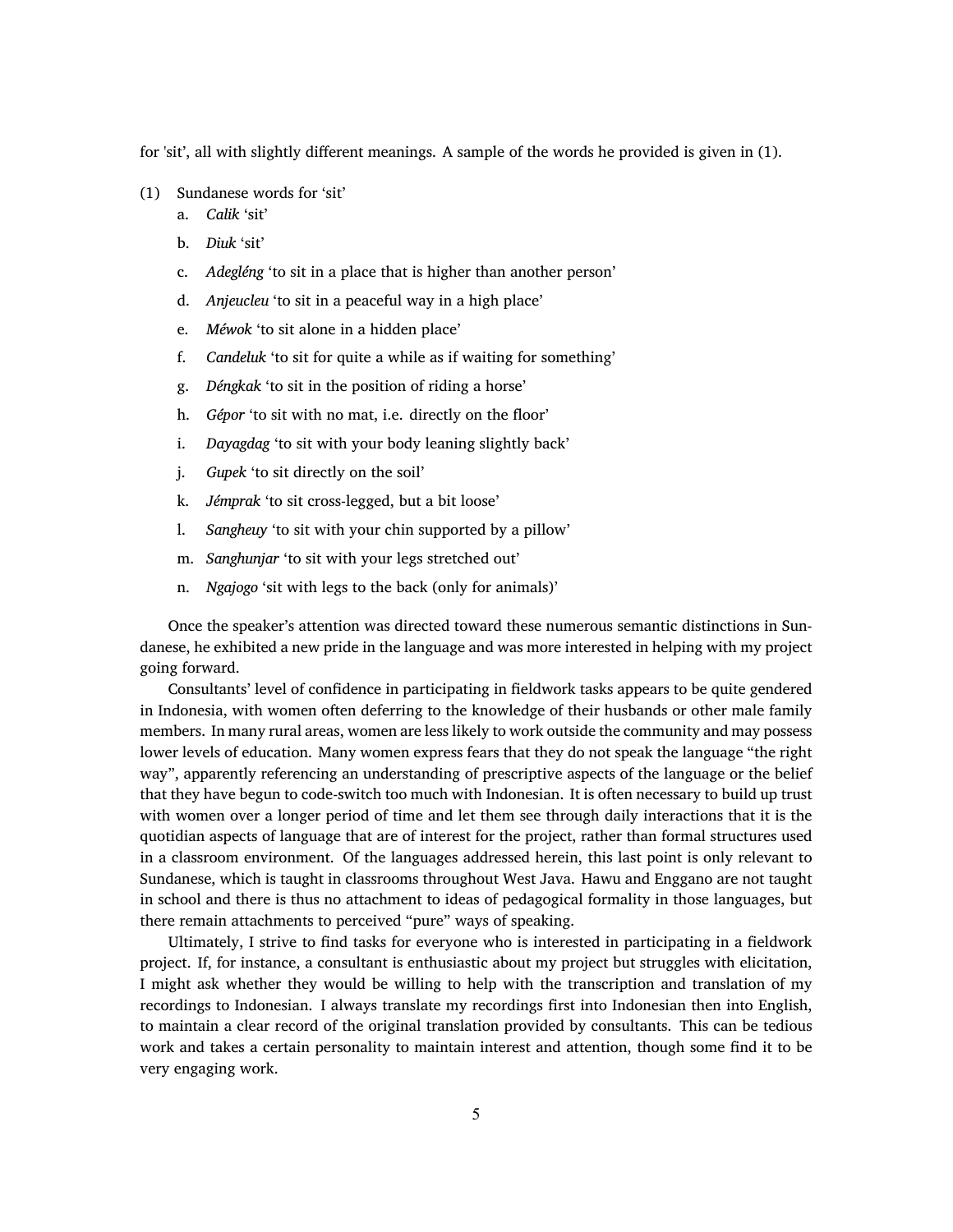## **2.4 Native speaker assistants and community perceptions**

It can be enormously beneficial to have the collaboration of native speakers in the field for numerous reasons, including the ability of native speakers to explain or read out target language stimuli to the consultants or elaborate on additional semantic senses of lexical items, both during elicitation and during analysis. Native speakers are also of invaluable assistance for transcribing and translating the target language in ELAN and helping to prepare the data to be glossed and archived. Over time, a non-native speaker becomes better accustomed to the word boundaries in a language and can do some transcription on their own, but it is much more streamlined with the help of a native speaker. Native speakers are also frequently able to provide insightful comments during this period of transcription and translation. For instance, speakers may be able to indicate when a lexeme belongs to a different dialect because of their experiences working or living in various regions. They may also observe generational differences in the language, such as when an older speaker uses a word that they, as a younger speaker, do not recognize. Additionally, native speakers may pass judgments on the grammaticality of an utterance which can then be compared with judgments made by other speakers.

Beyond the strictly linguistic aspects of conducting fieldwork, native speakers are also exceedingly helpful in overcoming some of the practical challenges, such as ascertaining where certain speakers live who might possess specialized knowledge such as oral narration, as well as arranging meetings, comprehending permissions that may be needed, and understanding and/or negotiating payment expectations. As previously mentioned, my work in Sabu was collaborative, meaning that I had two native Hawu-speaking partners, Jacklin Bunga (JB) and Leonardo Lede Lay (LLL). Once, while my team and I met with a traditional priest in Sabu to record genealogies known by this priest, JB and LLL were able to ascertain that the priest expected to be paid with a red rooster, which he required to be ritually slaughtered before he was willing to speak with us. We were a great distance away from a place where such a rooster could be procured and it had already been an expensive journey to come as far as we had, given that the price of petrol was very high at that time in that region of Indonesia. JB and LLL were able to negotiate with the priest such that we could pay him the equivalent cost of the rooster in Indonesian rupiah which he would then use to purchase the rooster and ritually slaughter it after we had left. This negotiating power was extremely helpful, especially in a more remote area where Indonesian and Kupang Malay were not widely spoken.

Despite the enormous advantages of having the assistance of native speakers, there can be unanticipated challenges as well. One issue is that an outside linguist does not always fully understand the background of speakers or how they are perceived in the community before hiring them, especially when one is new to a field community. In one village, the name of which I will not mention here for anonymity purposes, I immediately befriended an individual who had lived outside the community for many years and spoke Indonesian fluently, unlike many others in the community. I quickly hired this person as a research assistant. It was only later that I learned that this individual was believed by the community to possess *ilmu hitam* 'black magic'. As a result, some in the community were reluctant to work with us and it became quite difficult to extract myself from the agreement. As a result of this experience, I began to select assistants with much greater care, even if it meant delays to my project(s). This challenge can be difficult to surmount, as time and funding is often quite limited.

Those who become assistants to a fieldwork project often seem to differ from target language communities in some respects. When the linguist is a foreigner, potential research assistants will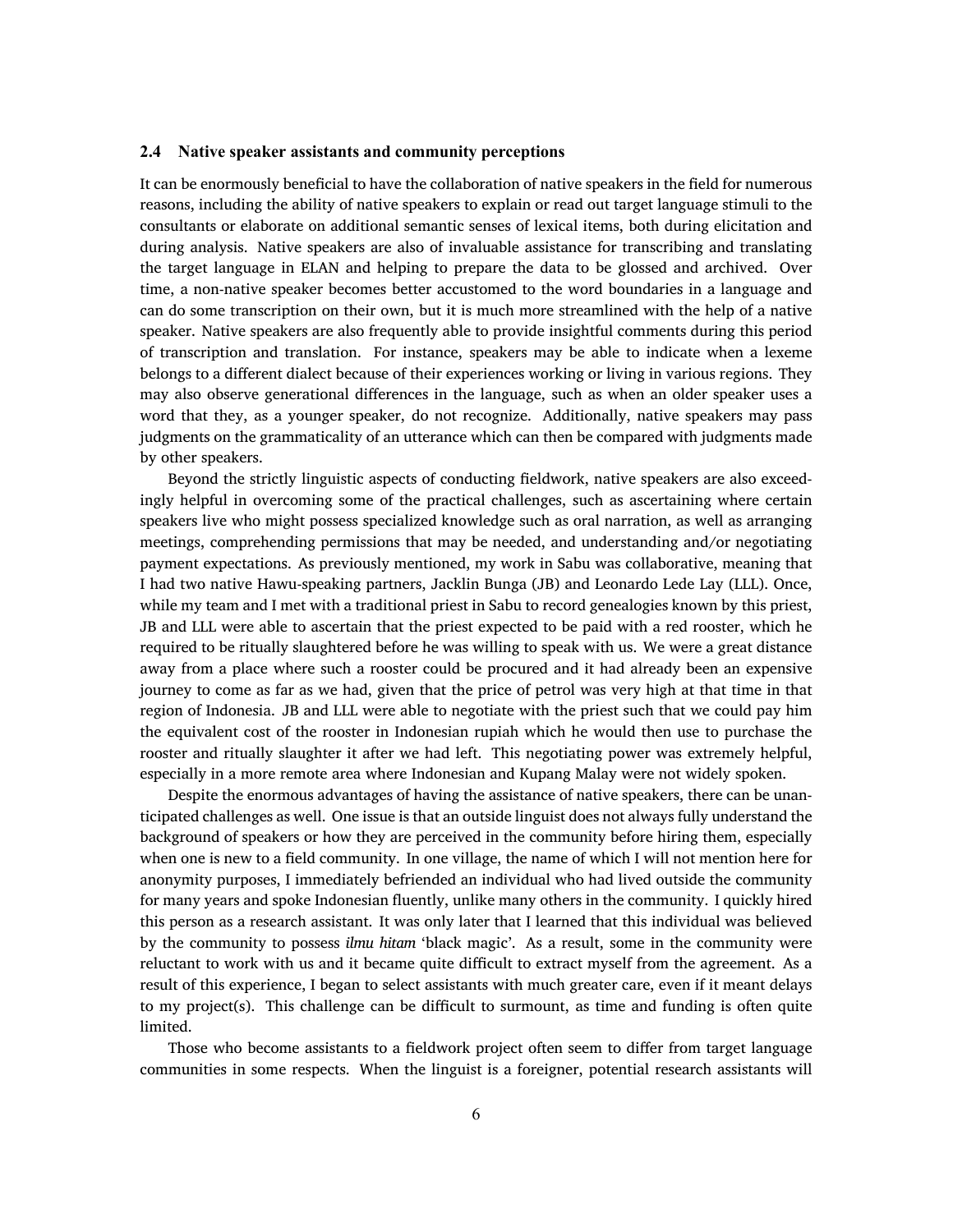often be people who speak English or a lingua franca of the country of research, which tends to mean the speaker has lived in a large city – such as the capital - for an extended period and may not have participated regularly in the daily life of rural communities. Given that I needed to work with assistants who spoke Indonesian, this immediately biased the speakers as being more highly educated than many of the other speakers with whom I interacted. In many instances, assistants had not lived all their lives in the areas of research, often having spent years away in big cities for education or work opportunities. This can be partially balanced by having one or two primary research assistants, but also several informants who have spent more time in the area and understand the local dynamics to a greater degree.

Community members often have their own opinions not only toward native speaker assistants or partners, but also toward the dynamics of the research project more generally. This can create uncomfortable situations. Once, at the beginning of the language documentation project in Sabu, my team and I were using the picture task 'The jackal and the crow' (Carroll et al. 2011; Kelly and Gawne 2011) as a stimulus for recording. The consultant skillfully told the story of a crow that sees a fish in a basket, snatches it, and flies off to perch on a tree branch. A jackal sees the crow and licks his lips at the sight of the fish in the crow's beak. The jackal cunningly tricks the crow by praising the crow's singing abilities and asking whether he might hear the crow's mellifluous voice. The crow is flattered and, upon opening his beak to sing, the fish falls from his beak into the jackal's open jaws, as depicted in Figure [1](#page-6-0).

<span id="page-6-0"></span>

**Figure 1:** The jackal tricks the crow into releasing the fish (Carroll et al. 2011)

Upon finishing his narration of this story in Hawu, the informant chuckled and told us that he would like to tell his own version. He switched to Indonesian so I could understand and told the story of how a foreigner (supposed to represent me) has a fish (supposed to represent money) but was tricked out of the fish by two clever Hawu people (supposed to represent my research partners). This version of the informant's story revealed his perception that I, in his view a wealthy foreigner, was tricked out of my money by my two friends and associates. He did not realize, of course, that the money was not my own, but rather a grant that had been secured for the project and that my research partners and I were all equals in the project. The retelling of the story was very uncomfortable for all of us and highlighted the way power differentials were viewed within the community.

The views held by communities toward research projects are further impacted by previous experiences they have had with other researchers in the past. On one occasion in Sabu, my team and I had made an appointment to record ritual parallelisms with a well-known family. We waited outside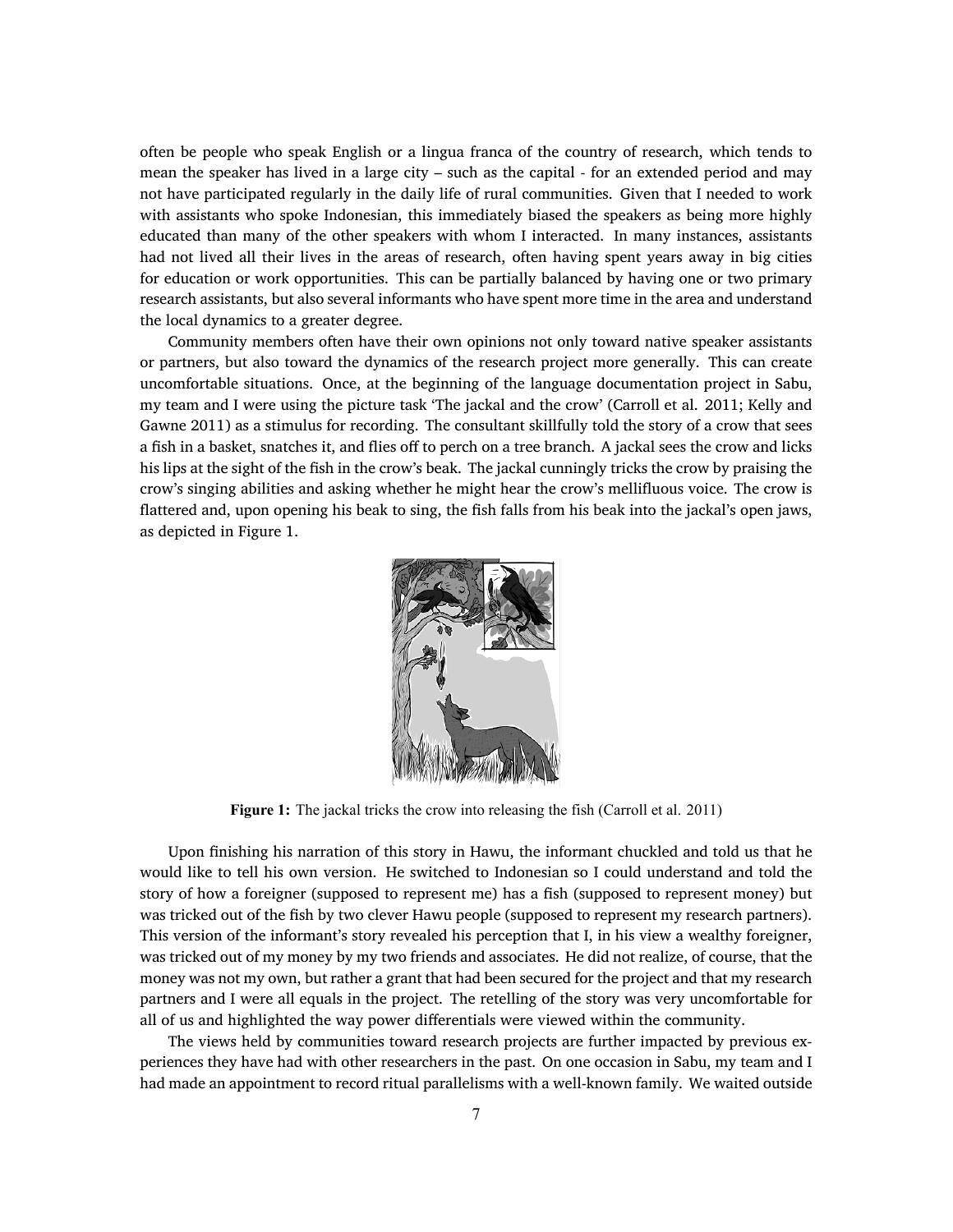their home for two hours and it became increasingly evident that something was wrong. Finally, the wife emerged and spoke to my partners in Hawu, occasionally pointing to me. It turned out that the family had had a negative experience with a previous foreign researcher and were thus unwilling to have anything to do with our project. Bowern (2008: 164) summarizes the issue well: "previous history will have consequences for your research even if it's nothing to do with you personally."

#### **2.5 Getting involved in unintended projects**

It is rarely possible to restrict our energies to the projects that we set out to complete. Community members often have their own ideas about what is important and may view foreign fieldworkers as a means to convey messages from the community to a wider audience. While working in one small, rural village, I befriended a teacher at a local school, who I will call Siti to protect her identity. One day, I was spending time with her and a group of other women, when Siti turned to me and spoke to me in an unrecognizable language. The other women had gone silent and asked whether I understood what Siti had said. I replied in the negative and they quickly explained that they could not understand either; in fact, Siti spoke a language that no one else in the community could understand. Intrigued, I visited Siti the next day at the house she shared with her husband. Over sweet tea, she explained to me that the language had come to her suddenly some months before. At that time, there had been a mud slide that had destroyed some 30 homes in a neighboring hamlet and killed many of the inhabitants. Local belief held that those families had begun to build their houses and cultivate the land in a manner that was not in accordance with the beliefs and practices of their ancestors and they had been punished as a result. Siti had gone to help the community clean up the damage and, as she stood among the rubble of the destroyed houses, she was visited by a goddess figure. The goddess spoke to her in the aforementioned language and at once, effortlessly, Siti was able to understand. She was tasked by the goddess with warning the community of the danger of diverging from the traditions of their ancestors. Siti would often speak the language in the community and translate the messages to those around her. Sometimes she could be heard singing the songs of the goddess.

There was a great intensity to my conversations with Siti, which rotated between Indonesian, the local language of the area (anonymized here to protect Siti's identity), and the language she spoke. At times, Siti assumed the voice and personality of the goddess. She implored me to share with the Western world the dangers the planet would face with continued deforestation, use of chemical fertilizers, and farming in a manner that reduces the fertility of the soil. In the weeks that followed, when Siti saw me engaging in my linguistic fieldwork, she would often say, "Remember what your true purpose is here".

This experience placed me in an unusual ethical dilemma, where I felt compelled to ensure that Siti's story was heard, while also completing the project I had set out to complete and was bound to complete by grants, sponsorship, and doctoral committee agreements. I was able to land on a compromise by engaging in several interviews with Siti and recording the language she spoke, both in the form of speeches and songs. Though I had to put aside those interviews while I focused on the analysis of my initial projects, I was later able to return to them and begin to find venues for publication. Guérin and Lacrampe (2010) write of the challenge of foreign linguists being perceived as "lone wolves" within communities, seeking a one-way relationship in pursuit of academic goals. Given limited time and funds, this can indeed be a challenge. In my view, if a fieldworker is requesting the time of those in a community to engage with their project, it is reasonable to expect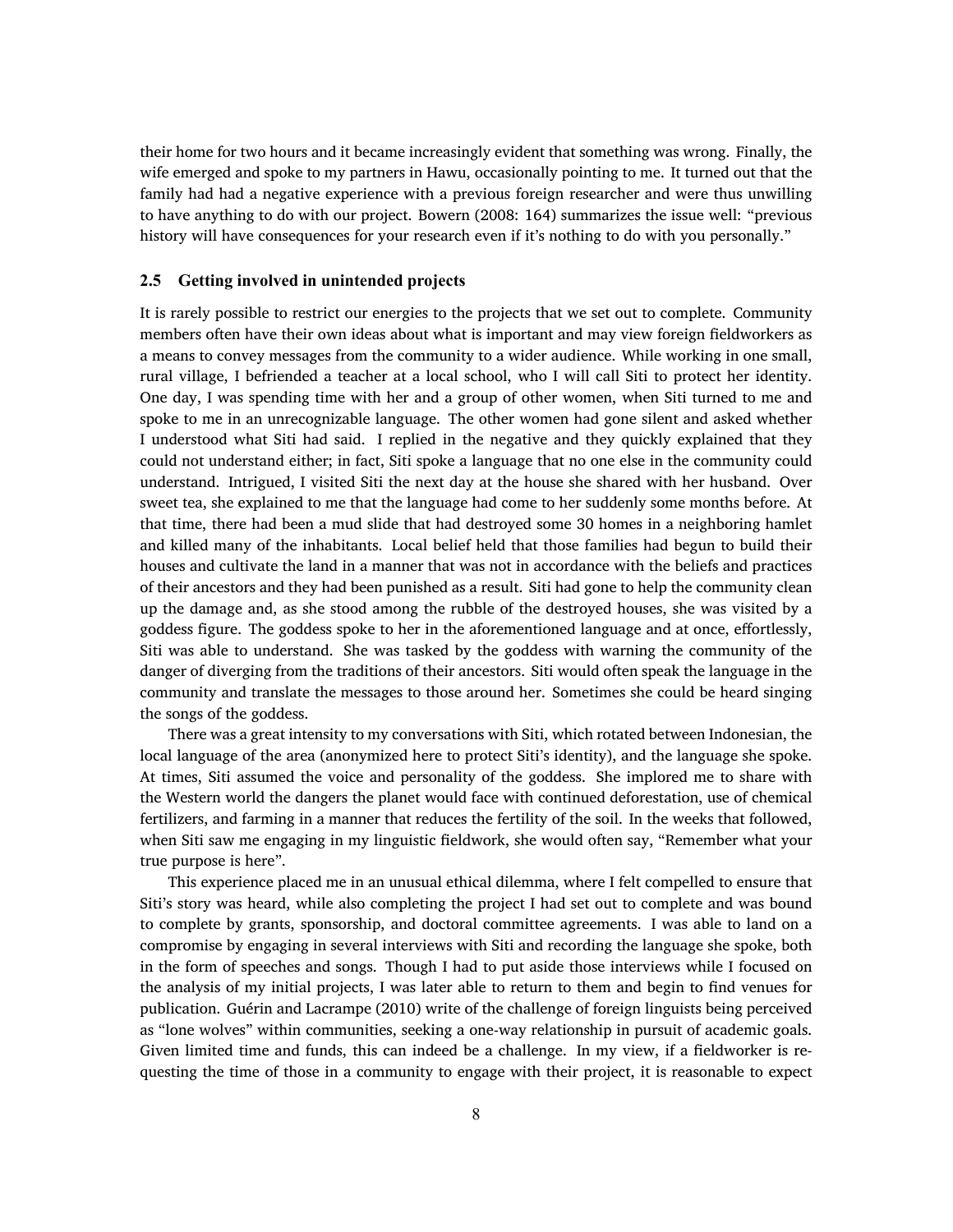that there will be requests on the fieldworker's time as well. Finding the balance between competing requests, given limited time and energy, is something that each fieldworker must work out on their own.

### **2.6 Building rapport with the community**

Graduate fieldwork courses seem to imply that one will be able to engage in elicitation the moment one arrives in a new community, but that is often not the case. When one has first entered a field situation in which one is perceived as an outsider, a great deal of time is spent chatting, getting to know people, gauging interest in the project, and establishing who might be suitable assistants and consultants in the future. A critical component of fieldwork is thus building rapport and mutual respect with the communities with whom we work. Some members of the community are understandably reticent to participate in fieldwork tasks before they have a better understanding of the fieldworker's purpose(s).

In many rural parts of Indonesia, one cannot walk far without someone calling out *mampir dulu!* 'come and stop by!' at which point it is polite to sit a while and chat with the host, often sharing tea or coffee with snacks at the very least. This cultural structure provides ripe opportunities to quickly get to know those in the community and establish friendships. Social integration in a field situation is of crucial importance, both for the well-being of the linguist (Macaulay 2004) and for the wider goals of the project, by allowing the linguist to witness and record a range of communication practices (Everett 2001). In developing relationships in a field situation, I have found it helpful to volunteer participation in various projects. In my case, my tasks in West Java often included preparing the harvest of rice to be stored in barns, helping to feed the water buffalo, assisting with English classes at the local school, and taking family photos of the community that I would later have printed in town. Though such experiences are primarily aimed at building rapport, there is an additional benefit in that one may encounter a plethora of terms that do not exist in the lingua franca or national language, let alone in English. In West Java, such terms included the names for parts of traditional houses, the stages of the rice harvest, special tools, and the names of rituals and celebrations. Even if the focus of the project is not the least bit anthropological, inability to understand the numerous special terms employed in the community will hinder interpretation and analysis of elicitations later on, not to mention one's ability to select or produce culturally appropriate storyboards.

Once one has established oneself in a field, the day-to-day activities become geared more toward the project goals. By this point, most in the community have at least a rough sense of the linguist's purpose(s) in the community and, if one drops by, there is already an understanding that the visit probably has something to do with the linguistic project.

## **3 Methods to conduct semantic research on negation**

Immersed fieldwork is an excellent arena to explore semantic research questions, as natural use of the language can be observed while one simultaneously engages in controlled tasks. In this final section, I address the application of specific linguistic fieldwork methods to just one semantic area of the grammar: negation. The goal is to provide tangible examples of how negation can be elicited in a field situation via translation tasks, storyboards, targeted elicitation and judgment tasks, and the analysis of texts procured and transcribed during fieldwork.

Those familiar with the elicitation and analysis of negation will have observed that its expres-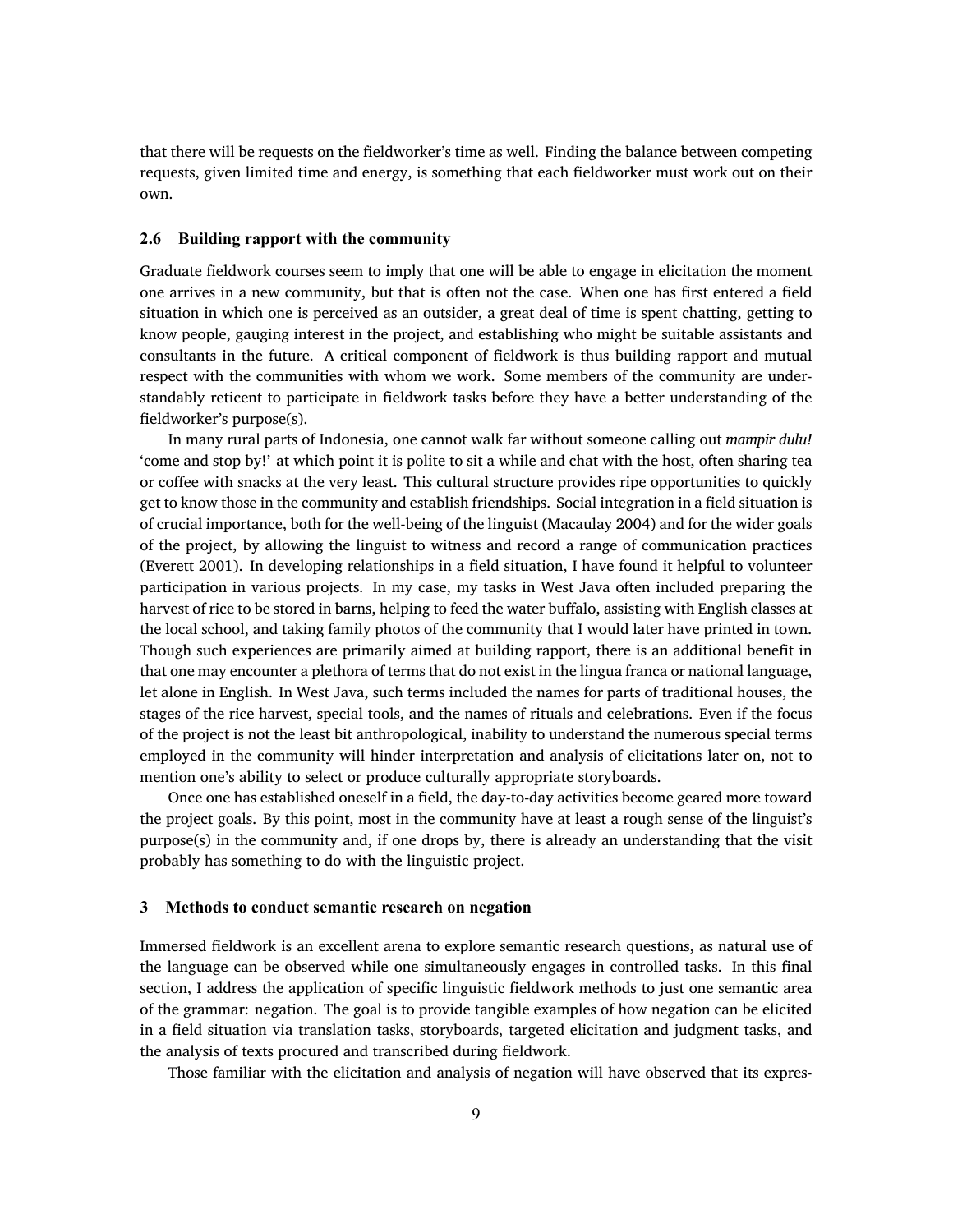sion often entails far more than simply adding a negative word to an otherwise positive utterance. Rather, negative utterances frequently contain accompanying asymmetries, to use Miestamo's term (2000, 2003, 2005), which may take the form of syntactic, morphological, phonological, or semantic constraints on various categories, including 1) finiteness, where the finiteness of the lexical verb is either reduced or lost in the negative, 2) reality status, where the distinction between realis and irrealis is lost in the negative, 3) emphasis, where the marking of emphasis differs in affirmative utterances compared to negative ones, and 4) grammatical categories, where the expression of tense, aspect, mood, or person-number-gender differs in affirmative utterances compared to negative ones. Miestamo (2005) accounts for these asymmetries with fundamental semantic and pragmatic explanations, including 1) stativity vs. dynamicity, where affirmative utterances can report both stative and dynamic states of affairs, but negatives are typically restricted to stative ones, 2) reality status, where negative utterances belong to the realm of the unrealized, while affirmatives belong to the realm of the realized, and 3) discourse contexts, where negatives tend to be used in denials and the corresponding affirmative is somehow presupposed, while affirmatives are not restricted in this same way. As will be demonstrated, these functional differences between affirmative and negative utterances play an important role in how negation is assessed in a fieldwork situation where one has greater opportunities to control and manipulate discourse contexts than one has in consulting grammars for a comparative study of negation, for example. It is worth noting that helpful questionnaires on negation have been developed for use by typologists and linguistic fieldworkers, including Miestamo's (2016) Questionnaire for Describing the Negation System of a Language and Veselinova's (2020) Questionnaire on Iamitives 'already' and Nondums 'not yet', based on similar questionnaires by Dahl (1985) and Olsson (2013). These questionnaires outline common cross-linguistic distinctions in the coding of negation and provide accompanying examples. Such questionnaires are desirable in that they provide the opportunity for replicability and comparison across languages (Bochnak and Matthewson 2020). What follows is an illustration of how I have used various methodologies beyond questionnaires to assess negation in field situations.

#### <span id="page-9-0"></span>**3.1 Translation tasks**

The methods one employs depend to some degree on how long one has been in a field situation or how long one has been examining a particular feature. In my view, the translation method – providing an utterance in a contact language and asking for its translation in the target language – can be an excellent early tool for exploring a domain of the grammar for the first time. Presumably, when one begins fieldwork, one already possesses some knowledge of expected typological features of the target language. For instance, if one is working with an Austronesian language, one would not necessarily expect to encounter a robust evidential system, though an examination of a Tibeto-Burman language entails a reasonably high expectation of finding such a system based on the available typological studies.

Translation tasks are useful in investigating these typologically expected elements in a language. When I began fieldwork on Sundanese, for instance, I was already aware from my review of the Malayo-Polynesian literature that many linguists had observed the presence of special negative lexemes like NOT KNOW, NOT WANT, NOT NEED, and NOT DARE in various Malayo-Polynesian languages. Therefore, a useful first step was to identify whether such lexicalizations existed in Sundanese as well, via translation tasks using Indonesian. The sets in([2](#page-9-0)-[4](#page-9-0)) demonstrate three different stimuli I provided in Indonesian, along with the Sundanese translations I received from the consul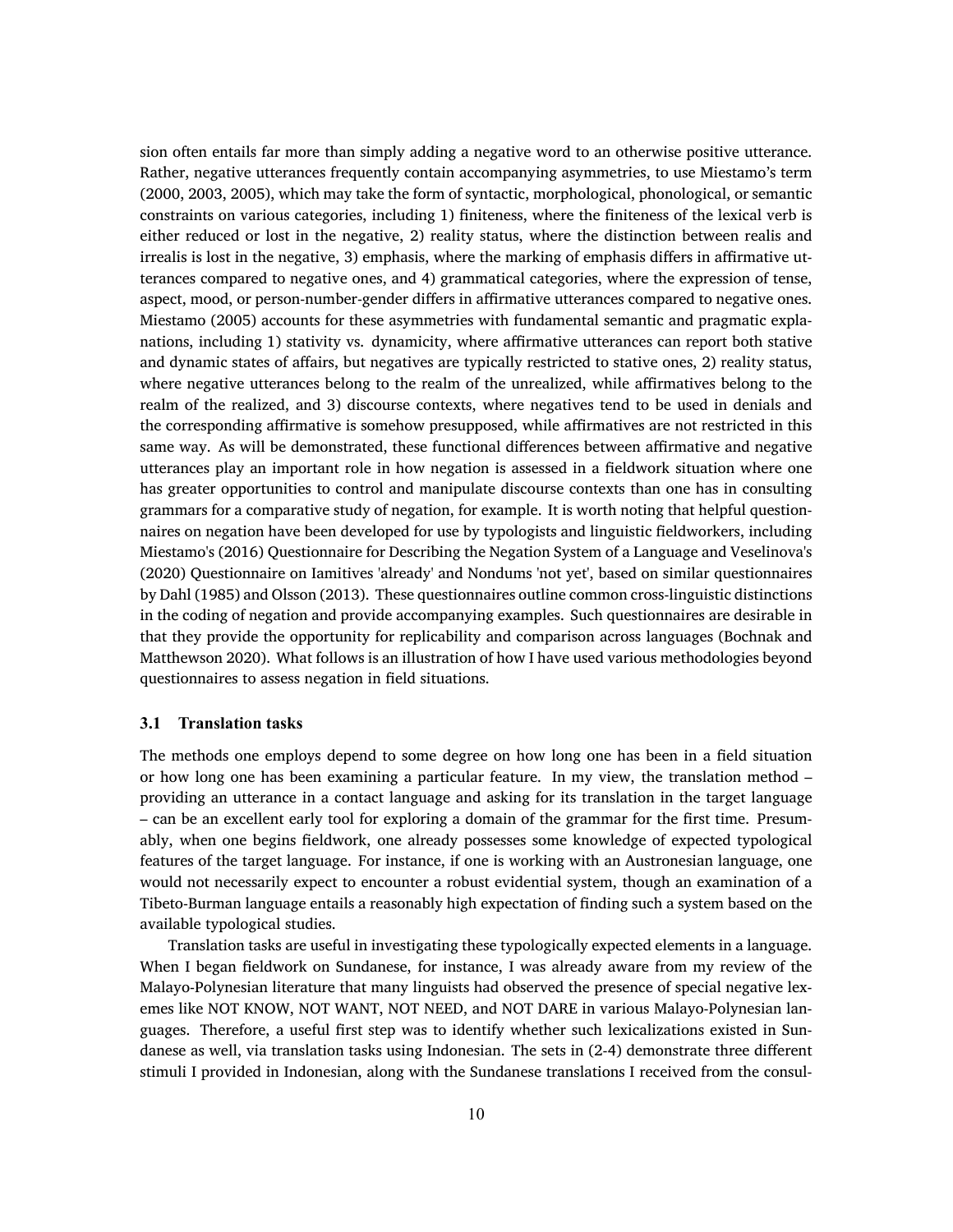tant.

| (2) | a.             | Mereka tidak menolong kami<br>$NEG$ AV.help $1PL.INCL2$<br>3PL<br>'They don't help us.'                                           | [Indonesian] |  |
|-----|----------------|-----------------------------------------------------------------------------------------------------------------------------------|--------------|--|
|     | b.             | Batur heunteu nalungan urang<br>Other NEG<br>Av.help<br>1PL<br>'They don't help us.'                                              | [Sundanese]  |  |
| (3) |                | a. Hena tidak mau makan sekarang<br>Н.<br>NEG want eat<br>now<br>'Hena does not want to eat now.'                                 | [Indonesian] |  |
|     | $\mathbf{b}$ . | Hena alim<br>emam ayeuna<br>$H_{\cdot}$<br>NEG. want eat<br>now<br>'Hena does not want to eat now.'                               | [Sundanese]  |  |
| (4) | a.             | Maaf saya tidak bisa ber-bicara bahasa<br>Sunda<br>Sorry 1sG NEG can MV-speak language Sunda<br>'Sorry, I can't speak Sundanese.' | [Indonesian] |  |
|     | b.             | Hapunten abdi teu tiasa nyarios Sunda<br>1sG NEG can AV.speak Sundanese<br>Sorry<br>'Sorry, I can't speak Sundanese.'             | [Sundanese]  |  |

From the translations in([2-4](#page-9-0)), I gained early evidence that the Sundanese standard negator *(heun)teu* is not used to express NOT WANT; instead, there is a special negator, *alim*. However, Sundanese encodes NOT ABLE through ordinary means, i.e. the lexeme 'can, able' is negated by the standard negator. Despite these tempting findings, I follow Matthewson (2004) in treating translations as clues rather than results, as one can encounter various obstacles in using translation alone. After receiving the translations in [\(2-4](#page-9-0)), I soon learned through targeted elicitation and analysis of recordings that *alim* 'NOT WANT' occurs far more frequently in replies than in other discourse contexts. I also learned that it is possible to negate the lexeme 'want' through the standard negator in Sundanese. Finally, I learned that there is a special negator *duka* 'NOT KNOW' that never appeared in any of the translations because of its restricted discourse contexts. Had I relied only on translation, I would have missed a great deal of information about these forms.

The usefulness of translation tasks may also depend on the nature of the language under study. These tasks are extremely beneficial in languages that possess differences in register or considerable dialectal variation. Depending on the region, Sundanese has as many as four different speech levels:

<sup>2</sup>1=first person; 2=second person; 3=third person; ADD=additive particle; AV=active voice; CAUS=causative marker;  $com=continite$ ; DEF=definite marker; DM=discourse marker; EX=existential predication; HORT=hortative; INCL=inclusivity; LOC=locative particle; MV=middle voice; NEG=negation; NON=nondum ('not yet'); NONPST=non-past marker; PL=plural; POL=polarity item; PROH=prohibitive; PROX=proximate; RED=reduplication; REL=relativizer; SG=singular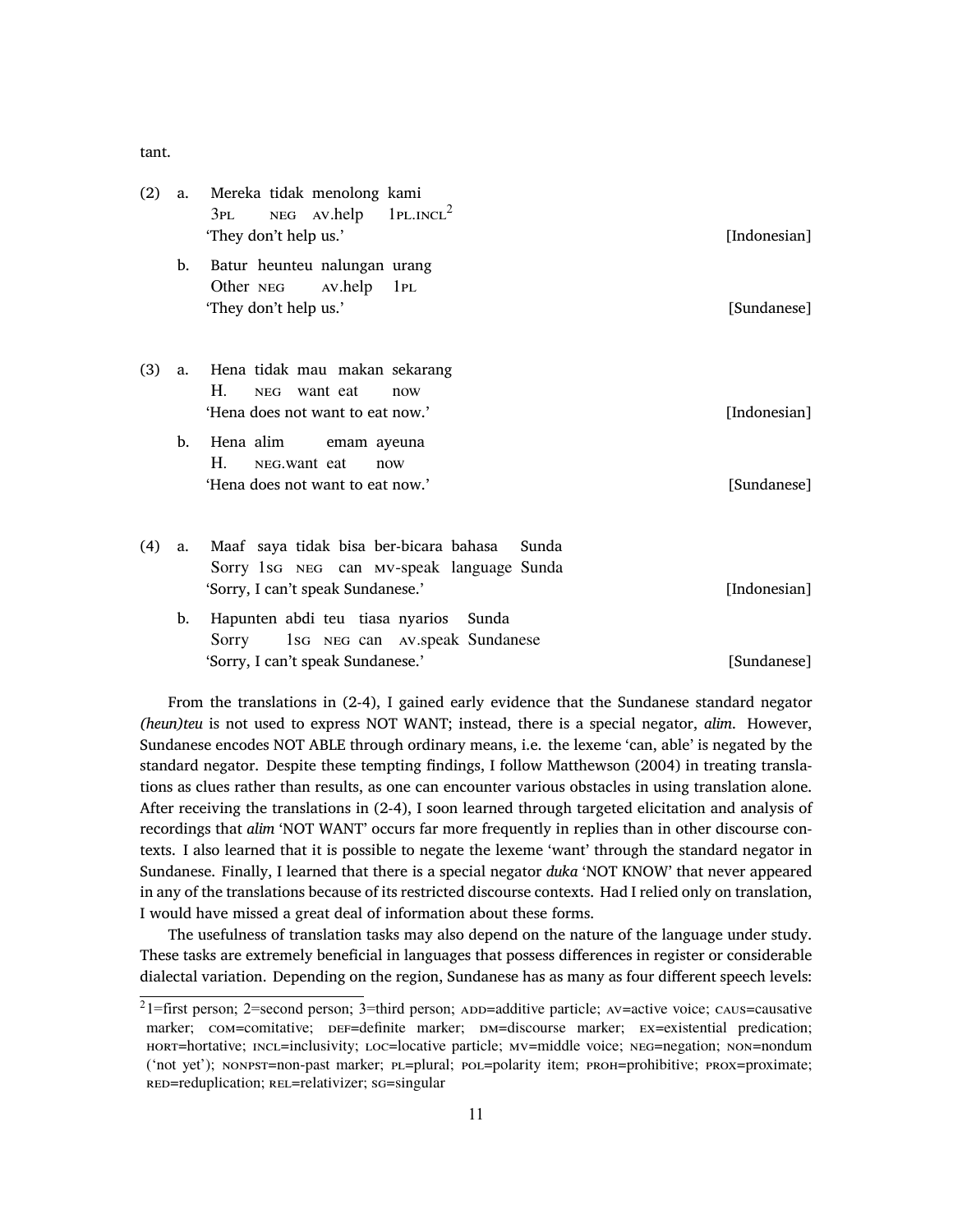i) *lemes pisan* 'very polite', ii) *lemes* 'polite/deferential', iii) *kasar* 'ordinary/colloquial', iv) *kasar pisan* 'vulgar' (Lezer 1931, cited in Wessing 1974). As a result of these speech levels, there are numerous lexical differences in all parts of speech, as demonstrated in [\(5\)](#page-9-0), translated from the Indonesian *saya belum makan* 'I haven't eaten yet.'

- (5) Sundanese
	- a. Polite/deferential: Abdi mah teu acan neda 1SG DM NEG POL eat 'I haven't eaten yet.'
	- a. Vulgar: Sia can nyatu 1SG NON eat 'I haven't eaten yet.'

b. Ordinary/colloquial: Kuring mah can dahar  $1$ SG DM NON eat 'I haven't eaten yet.'

By asking consultants to translate utterances into all registers, these tasks are helpful in disentangling whether certain forms possess different functions or simply represent different speech levels. While examining negative existential predication in Sundanese, a translation task of the Indonesian *Tidak ada rumah di sini* 'There is no house here' provided a clue that the alternate negative existential *euweuh* was not necessarily a special negative existential of the type described in Croft (1991), but perhaps merely the means to encode negative existential predication in a lower register. These register differences are shown in [\(6\)](#page-9-0).

(6) Sundanese

|                           | a. Ordinary/colloquial:  |  |  |  |  |  | b. Vulgar:                |  |  |  |
|---------------------------|--------------------------|--|--|--|--|--|---------------------------|--|--|--|
|                           | Heunteu aya bumi di dieu |  |  |  |  |  | Euweuh imah di dieu       |  |  |  |
|                           | NEG EX house LOC PROX    |  |  |  |  |  | NEG.EX house LOC PROX     |  |  |  |
| 'There is no house here.' |                          |  |  |  |  |  | 'There is no house here.' |  |  |  |

Given that languages carve up the world in different ways (Jakobson 1971: 260-267), it is difficult to use translations alone when trying to understand meaning. After gaining initial clues, it is therefore crucial to explore the grammar of the target language via other methods.

## <span id="page-11-0"></span>**3.2 Storyboards**

An excellent way to break the ice early on in fieldwork while also gathering data is to use storyboards, which are essentially comic strips that tell a particular story to elicit the target language (Burton and Matthewson 2015). Storyboards are a helpful early tool because they require little contextual explanation as the discourse context is conveyed visually. I have found that the open-ended nature of storyboards means that speakers appear less self-conscious about providing "incorrect" answers and seem to enjoy the unexpected elements in the stories. Moreover, given that little explanation is needed for storyboards on the part of the linguist, there is minimal contact-language influence (Burton and Matthewson 2015).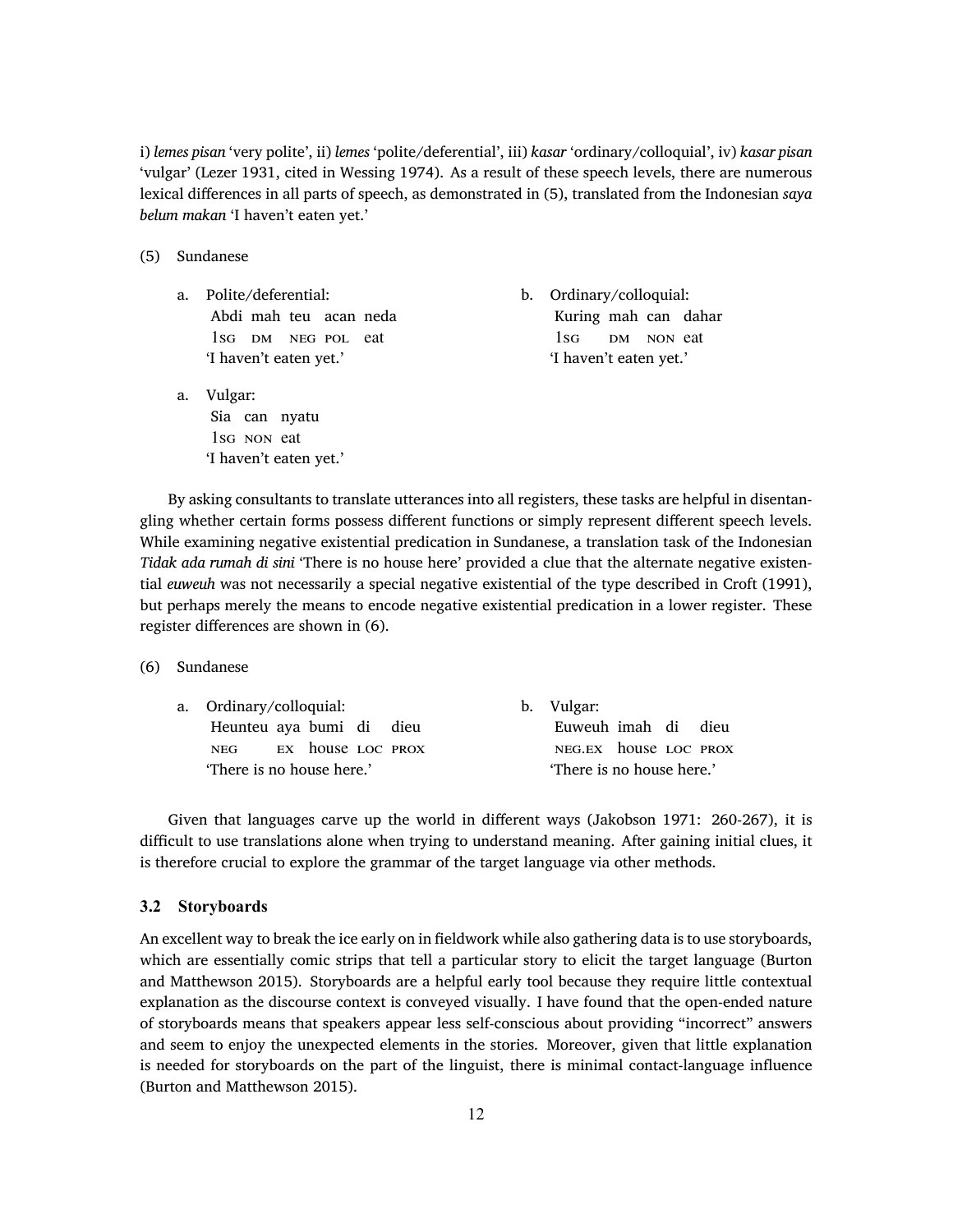Speakers vary widely in their approach to storyboards, sometimes asking to practice several times before agreeing to be recorded, or else requesting to be recorded immediately. Storyboards can also be a great collaborative activity, with several different speakers weighing in at the same time – a situation that has its benefits and drawbacks (San Roque et al. 2012; Silva and Anderbois 2016). When there are multiple speakers on the same recording speaking all at once, this of course significantly reduces the clarity of the recording, but it also provides rich meta-linguistic data, such as how teasing, refutation, and praise occur in the target language. The presence of multiple contenders often allows for fruitful discussions over lexical meanings and alternative lexemes for a given concept that appears in a storyboard. Speakers may vehemently argue for different forms that reveal divergences in dialects or speech levels depending on the background and status of the speakers. There may be intense debate surrounding ambiguous meanings, which allows the linguist to gain insight into polysemy that might be less easily ascertained while working with a single speaker.

There are websites where storyboards may be accessed freely, such as the Totem Field Storyboards website. $^3$  Storyboards must be selected with care, as some storyboards may not be culturally appropriate to the region in which one is working. For instance, a storyboard depicting a woman cleaning her home with a vacuum cleaner may not be appropriate in a rural area where such amenities do not exist. One can also specifically choose storyboards that are likely to trigger the usage of areas of the grammar under study, as has been demonstrated, for instance, in Vander Klok (2019) where storyboards are used to investigate modal-temporal interaction. This method is easily employed with negation as well. For instance, a storyboard of a mother scolding a child for spilling a glass of milk is likely to elicit prohibitives and negative deontic expressions.

Consultants frequently ask to listen to the recording they have just completed and may offer alternative words or expressions to those that were recorded the first time around. This can provide an abundance of information on language attitudes, competing constructions, and various meanings encoded in the language. Sometimes important data surfaces in the process of explaining or discussing a storyboard. For example, while talking over the events of a storyboard, I once asked a Hawu consultant, "Why is the lion chasing the crocodile?". The consultant responded with([7](#page-11-0)).

(7) Hawu

I'a able 2SG DM NONPST CAUS-laugh DEF DM people DEF maybe ou aa ta pe-mari he ke dou he hino 'I don't know [Lit. Oh, you are able] maybe they were joking with each other.'

The expression, *i'a ou aa* 'you are able' or 'you are intelligent', in practice means 'I don't know' as it offloads the responsibility for providing an account of a situation to the interlocutor via conversational implicature. An analysis of the body of texts gathered throughout fieldwork demonstrated that *i'a ou aa* appeared on multiple occasions with this ignorative meaning, but my awareness of its existence began with this interaction with a consultant while working on a storyboard.

## <span id="page-12-0"></span>**3.3 Targeted elicitation and judgment tasks**

As noted at the beginning of this section, negation can be challenging to elicit due to its sensitivity to discourse context or its 'pragmatic dependence', to draw on the term from Frajzyngier (2004); that is, negatives tend to be used in denials and the corresponding affirmative is thus somehow

<sup>3</sup><http://totemfieldstoryboards.org>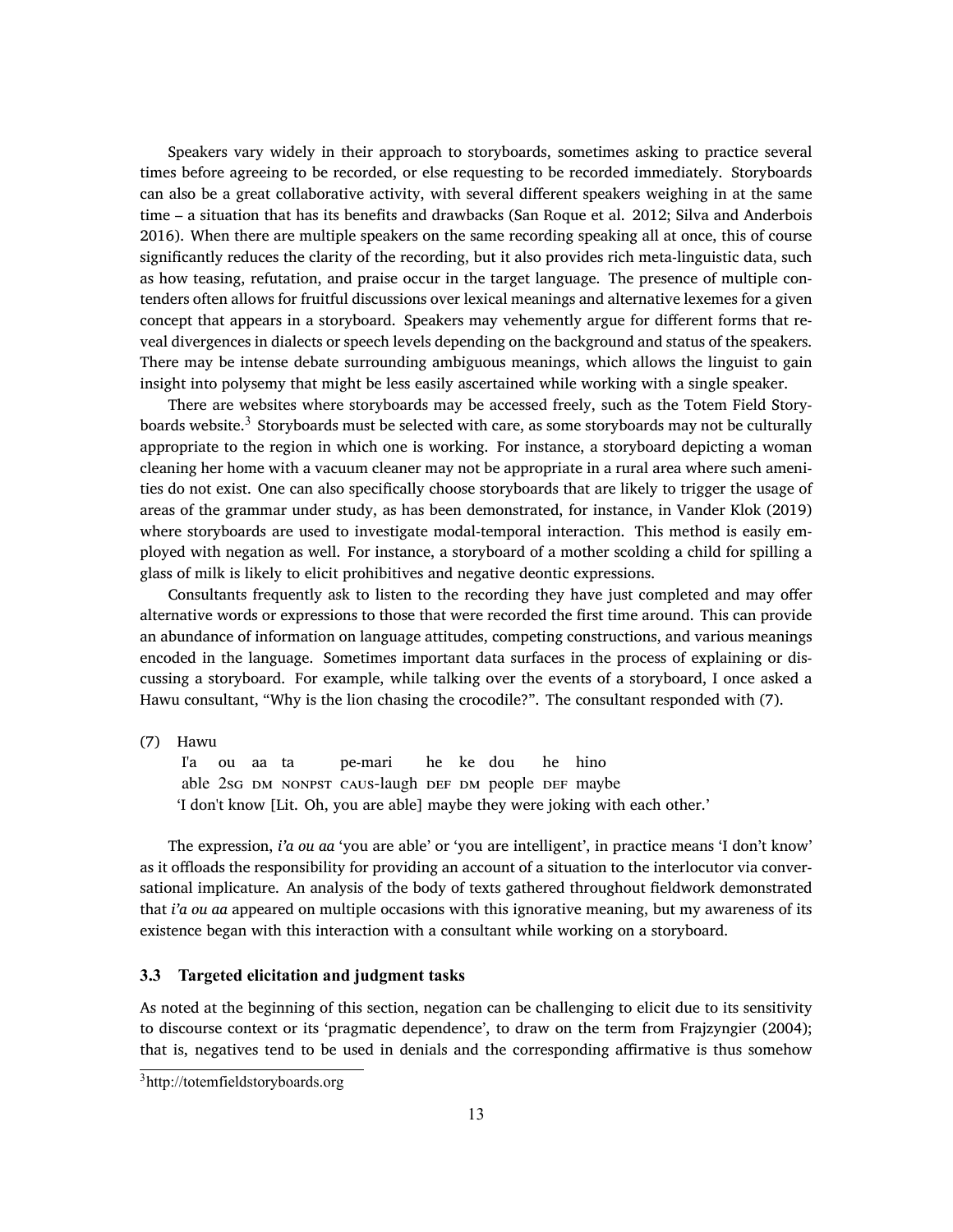presupposed. In Givón's (1979: 103-104) famous example, responding *My wife is not pregnant* in answer to the question *What's happening?* would be deemed very strange unless it were presupposed that the wife in question were pregnant. The discourse context must thus be carefully established and controlled in order for negation to be felicitous. If one were to rely on translation tasks alone and ask, for instance, how to say 'there is no man', this may be strange to consultants as it entails counter-expectation and requires further explanation as to why it is that one would expect there to be a man in the first place. Alternatively, consultants may expect qualifying information like *There is no man who does not like music.* The discourse context of the affirmative utterance, *There is a man*, is not limited in the same way, as one function of affirmative existential predication is to introduce referents to a scene. This sentence is thus less problematic if uttered out-of-the-blue. In general, out-of-the-blue contexts require careful construction to control for interlocutor's belief states, as there is always a risk that consultants are quietly forming their own interpretations (Bochnak and Matthewson 2020).

A key aspect of an assessment of any negation system is puzzling out the individual functions or semantic distinctions of numerous negative forms. Elicitation can be a powerful tool because it allows for direct and systematic testing of hypotheses, as one cannot gather adequate information about meaning from spontaneous discourse alone (Matthewson 2004). While engaging in linguistic fieldwork where the purpose is to understand semantic and pragmatic dimensions of language, the sessions often take on the form of a conversation where possible meanings are discussed (Berthelin 2020).

While working on Hawu, I noticed there were competing negative existential predicators. I applied targeted elicitation in order to better understand the distribution of these forms, and ascertained consultant judgments not only regarding what is possible but also what is not possible. This negative evidence begins to form the boundaries of if and how competing negative forms differ. In ([8](#page-12-0)) I provide an example from a targeted elicitation section, where I establish a context as I explore the use of negative existentials in Hawu.

(8) Hawu

Me: Suppose your mother asks you to bring water from the well. You go to the well and see that unfortunately it is completely dry. When you return to your mother, what do you say? Consultant:

**Ad'o do era** ei NEG REL EX water 'There is no water.' Me: Can you remove *do* and just say *ad'o era ei*? Consultant: No. Me: Can I say *d'o era ei*? (*d'o* is the standard negator) Consultant: No, but you can say *b'ule d'o ei*.

Thus far from the elicitation session, I have learned that the negator *ad'o* appears to form a noun phrase with the relativizer *do* and that it is not possible to remove the relativizer and maintain a grammatical utterance. I have also learned that the standard negator is not felicitous with the existential predicator *era*, but the consultant has offered a new form *b'ule* which appears to replace *era*. Further targeted elicitation now needs to be conducted to understand whether, and how, *b'ule d'o* differs from *ad'o do era*. In a subsequent elicitation session I learned that the presumed negative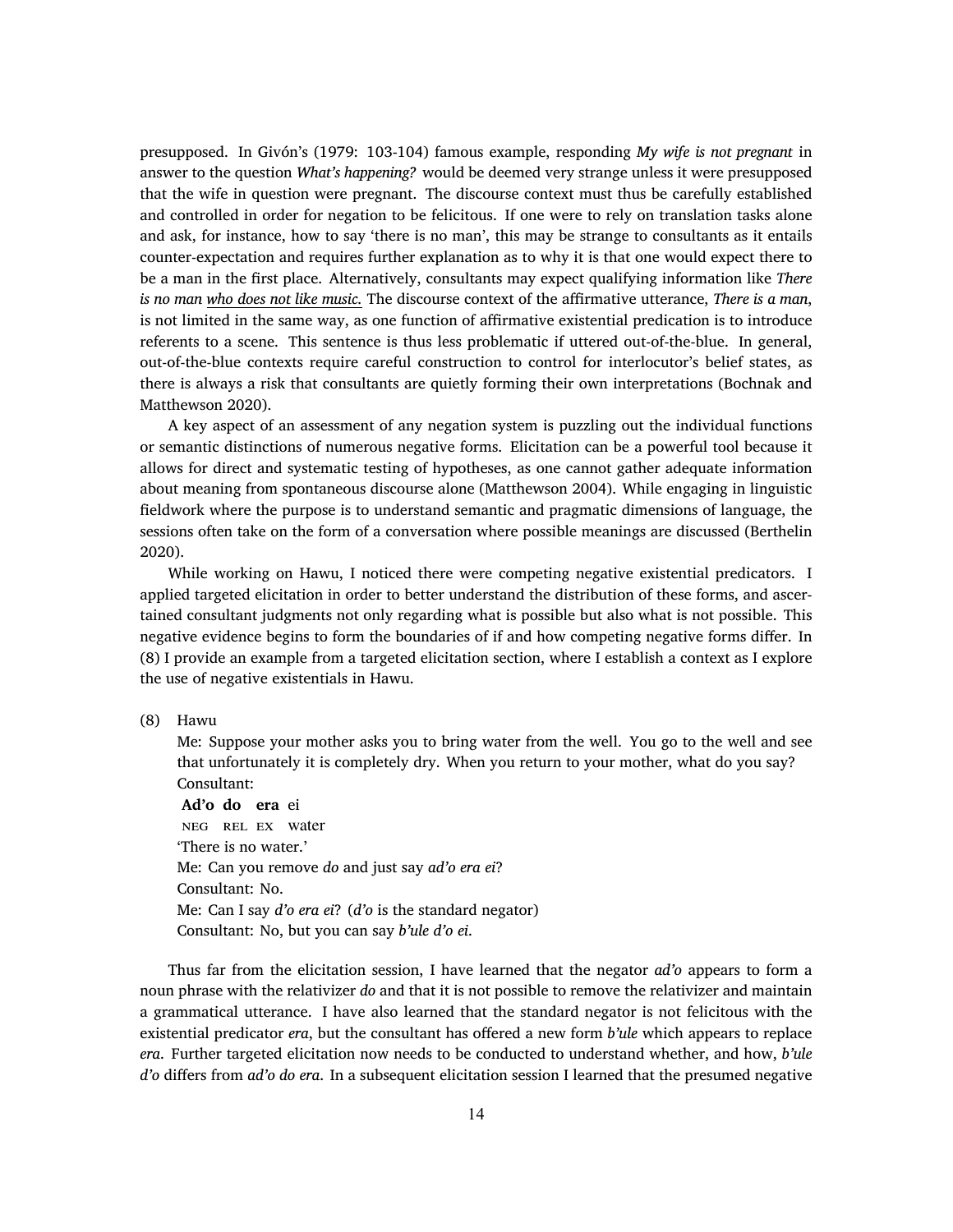existential *b'ule d'o* also performs verbal functions in emphatic utterances when accompanied by the comitative, as shown in [\(9\)](#page-12-0).

(9) Hawu

a. Me: Suppose you stayed home all day, working on various chores. When your mother returns home, she asks where you went today. What would you say? Consultant: Kako d'o yaa lamii-mii

Go NEG 1sG where-RED 'I didn't go anywhere.'

b. Me: Now let's say that your mother accuses you of lying. She says that she knows that you didn't finish your chores and that you were out because she saw you with your friends in the market. You are very frustrated with your mother because of this accusation (which is not true) and you want to insist that you didn't go anywhere. What do you say? Consultant:

**B'ule le d'o** yaa nga kako lamii-mii EX ADD NEG 1SG COM go where-RED 'I didn't go anywhere at all!' Me: Can I remove *nga* and just say *b'ule le d'o yaa kako lamii-mii*? Consultant: No, that doesn't make sense. Me: Can I say *ad'o yaa nga kako lamii-mi*? Consultant: No, you have to use *b'ule d'o*.

Through this elicitation session and others, I established the felicity conditions of the two negative existential predicators as well as distinctions in their functions. Later I also uncovered the use of a negative existential as a verbal negator in an emphatic situation in Enggano by establishing a similar context, as shown in [\(10](#page-12-0)).

(10) Enggano

Me: Suppose you were living in Bengkulu away from your friends and family. You were trying to meet new people and so you went to a gathering. You were so frustrated and lonely because you didn't know anyone at the gathering. Later, you were on the phone with your mother and you wanted to complain that you didn't know anyone at the gathering. What would you say?

Consultant:

U **keam** pakoø̃ ahã henap mo kiki te? 1sg NEG.EX know who just REL EX there 'I didn't know anyone there.'

It was crucial to establish and control the discourse contexts in order to elicit the emphatic verbal function of the negative existentials in these two languages. Once I had established that this context worked for eliciting the emphatic negative, I was able to effectively apply it across languages.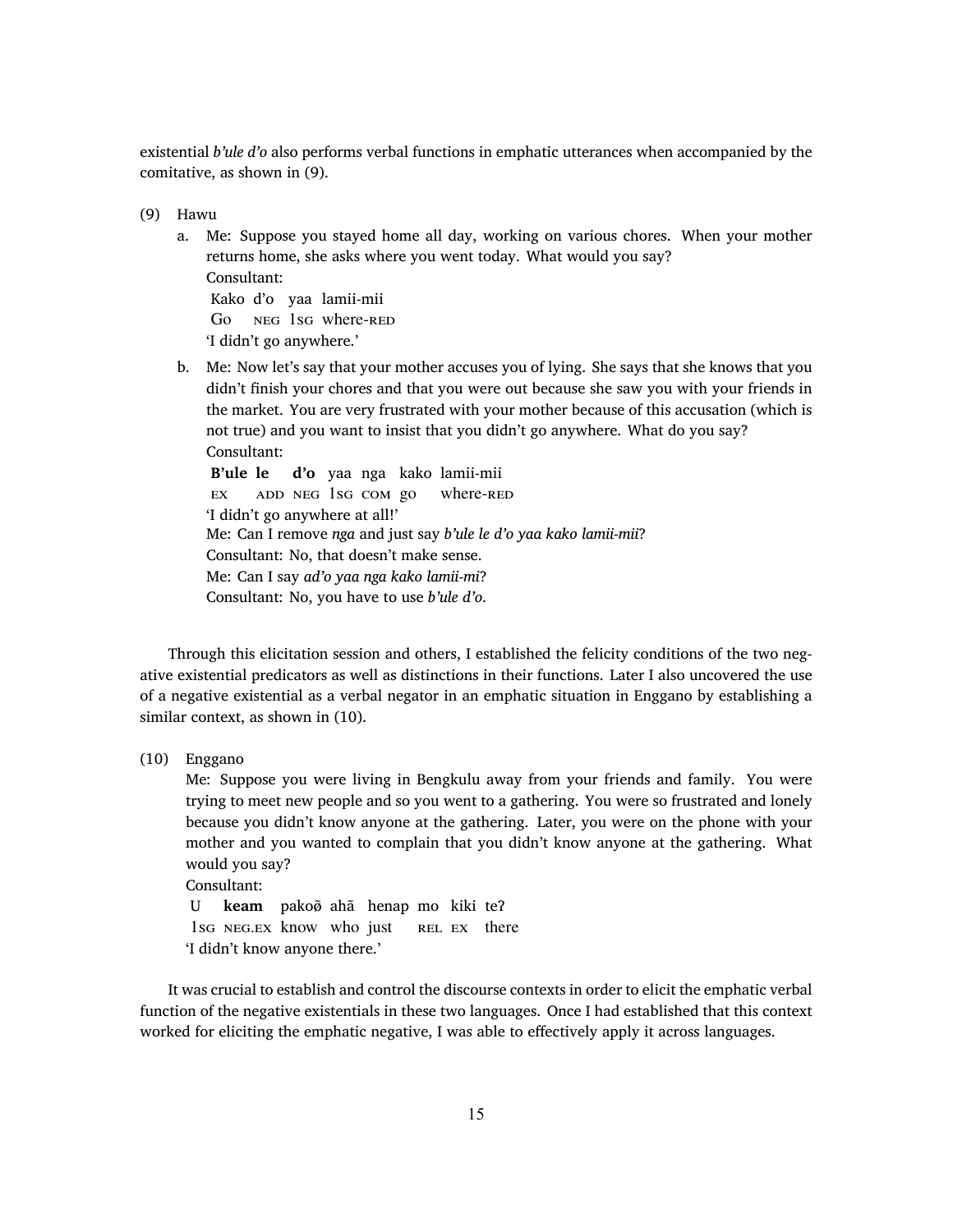## <span id="page-15-0"></span>**3.4 Drawing on examples from recorded texts**

The glossing and analysis of texts including narratives, conversations, and recountings of genealogies (as is common in Hawu) offer numerous examples of the distribution of constructions that may be further examined through targeted elicitation. Text collection alone may lead to a poverty in data (Matthewson 2004), but when paired with other methodologies it can provide important insights.

Hawu possesses a rich tradition of oral folk stories, some of which my team and I recorded, transcribed, translated, and glossed. One story is illuminative in demonstrating the different function of two of the Hawu negators: the prohibitive *b'ole* and the nominal negator *ad'o*, both of which can be used to mean 'no' in responses. The story, *Hengi'u Nameo* ('A Kitten'), is about a kitten who takes her own mother for granted and goes around asking others to be her mother, including Moon, Cloud, Mountain, and Mouse. In (11), Kitten asks Moon to be her mother. Moon uses the prohibitive *b'ole* to reject Kitten's proposal and goes on to urge Kitten to ask Cloud to become her mother instead.

#### (11) Hawu:

a. Kitten:

Ta NONPST DM mom COM 2sG then 1sG so ma ina nga ou j'e yaa haku mai ma d'è … do woie ou HORT DM DEF REL good 2SG ne keb'ale ma rai-wawa DEF ask.SG DM realm-world see ngèddi hari-hari worowu all-RED everything 'I want you to become my mother because your bright light illuminates the whole universe!'

b. Moon:

**B'ole ...** ki tèbbe yaa ri merèmmu do ta PROH if cloud 1sG by cloud REL NONPST lose illuminate 1SG ele weo yaa 'No! If Cloud covers me up, my light is lost and I can no longer illuminate the world.'

Later in the story, Kitten asks Mouse to be her mother, but Mouse expresses her worry that she will be eaten by Kitten. Kitten uses *ad'o* to assure Mouse that this is not her intention, as in([12\)](#page-15-0). In this case, it is Mouse's presupposition (being eaten by Kitten) that is rejected rather than the proposal.

(12) Hawu

a. Mouse:

Eeee… meda'u ta Huh... worry NONPST eat nga'e yaa ri ou rowi 1sg by 2sg because NONPST see ta heleo ou ri yaa 2sg by 1sg do menganga tèrra-tèrra Ke haku wae d'o yaa ta REL hungry really-RED DM so want NEG 1SG NONPST meet COM 2SG peabu nga ou 'Huh?? I worry that you will eat me because you look so frightening and so hungry after your long journey, such that I will not even meet with you.'

b. Kitten:

Ad'o … nga'e d'o ou ri yaa rowi NEG eat NEG 2SG by 1SG because 1SG DM DEF REL COM purpose REL good yaa ma d'e do nga pedèb'o do woie 'No! I am not going to eat you because my purpose for coming here is good!'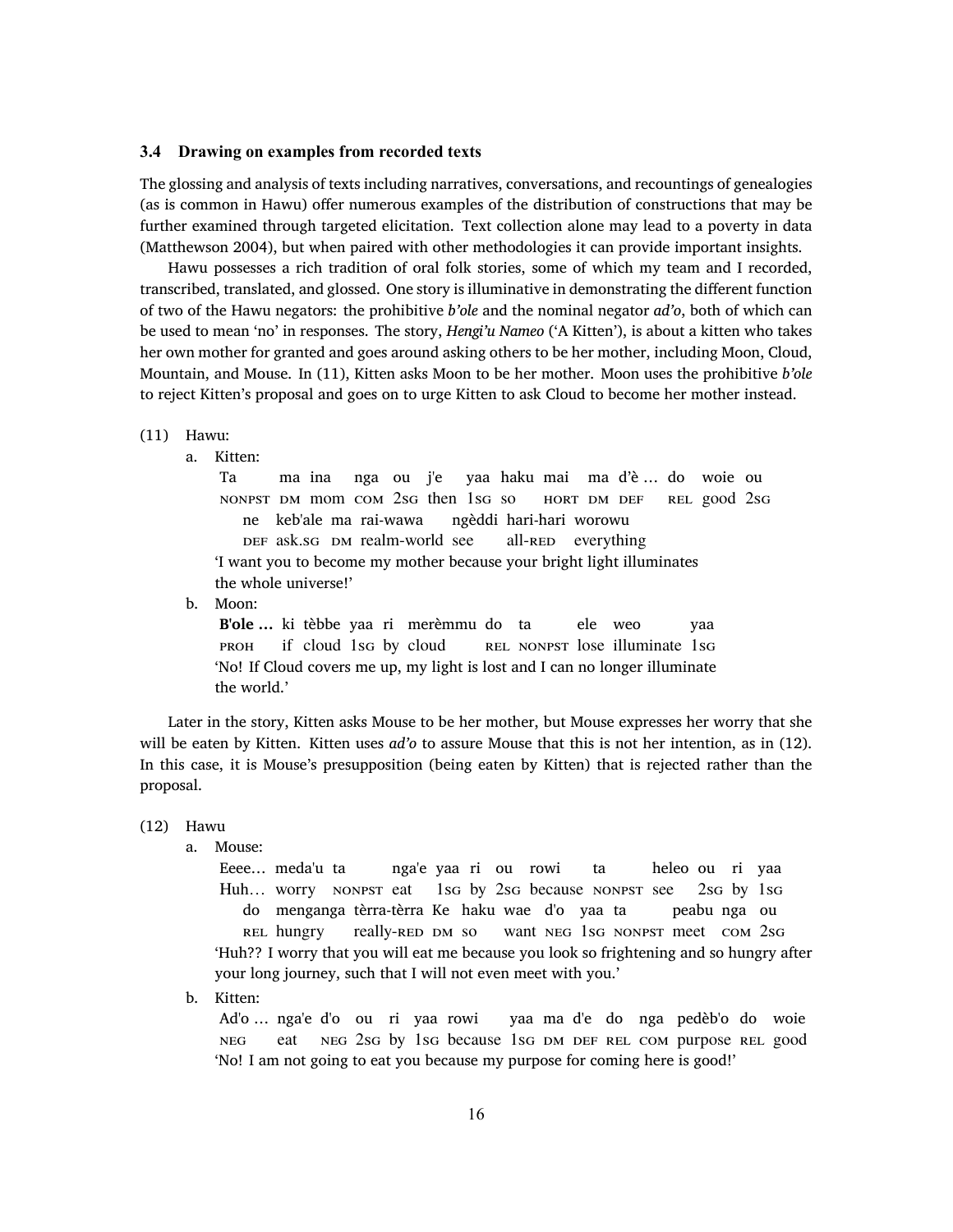Having identified this difference in the text, I conducted a follow-up elicitation session to further assess the distinctions between *ad'o* and *b'ole*, where I could control the context, as shown in [\(13](#page-15-0)).

- (13) Hawu
	- a. Me: Suppose you are in a shop with your friend and she is thinking of buying a shirt that is too bright. How do you tell her that you think she shouldn't buy that shirt? Consultant: B'ole nane PROH PROX 'Not that one!' Me: Okay, in the same situation, can you also say *ad'o nane*? Consultant: (Thinks for a while.) I guess so, but it sounds a little strange to me.
	- b. Me: If you pointed to a shirt that you like better, could you tell her:

Yaa d'ei do nad'e, ad'o do nad'e 1SG like REL PROX NEG REL PROX 'I like this one, not this one'

Consultant: Yes, that's exactly right.

By providing consultants with specific contexts, I was able to determine that *ad'o* is more operative in contrastive negation, while the prohibitive *b'ole* conforms to the general pragmatics of imperative mood by expecting the interlocutor to ignite or maintain some state of affairs, e.g., to withdraw the request for motherhood in the narrative and to prevent a friend from making an unfortunate purchase in the follow-up elicitation. Thus, despite both negators meaning 'no' in response to a question, they can be further semantically and pragmatically distinguished, as one expresses rejection and the other expresses denial and contrast. The task of semantic fieldwork using elicitation is therefore to prepare questions that not only yield judgments with respect to given expressions but also allow for additional reflections in order to get a more detailed picture of their potential meaning (Berthelin 2012, 2020).

This section has aimed to demonstrate through the narrow lenses of a single domain of the grammar – negation – the usefulness of engaging in various methods throughout fieldwork. While translation tasks, storyboards, and analysis of collected texts may provide clues to the functions and distribution of various areas of language under analysis, these findings must be further explored through targeted elicitation where the context can be controlled and where follow-up questions can be asked.

#### **4 Conclusion**

This paper addressed a broad range of challenges confronted during fieldwork, based on the author's experiences in Indonesia, a country with a high level of linguistic and ethnic diversity. Many of the complexities of fieldwork go beyond mere linguistic challenges and instead concern practical issues that arise while conducting research. The second section of the paper provided an assessment of the usefulness of various linguistic fieldwork methodologies as applied to a single semantic domain of the grammar: negation. Negation can be a challenging area of the grammar to analyze given its presuppositional complexity; however, it is also a fundamental function of daily conversation and is thus ripe ground for analysis in a broad range of data. Precise distinctions in negative functions are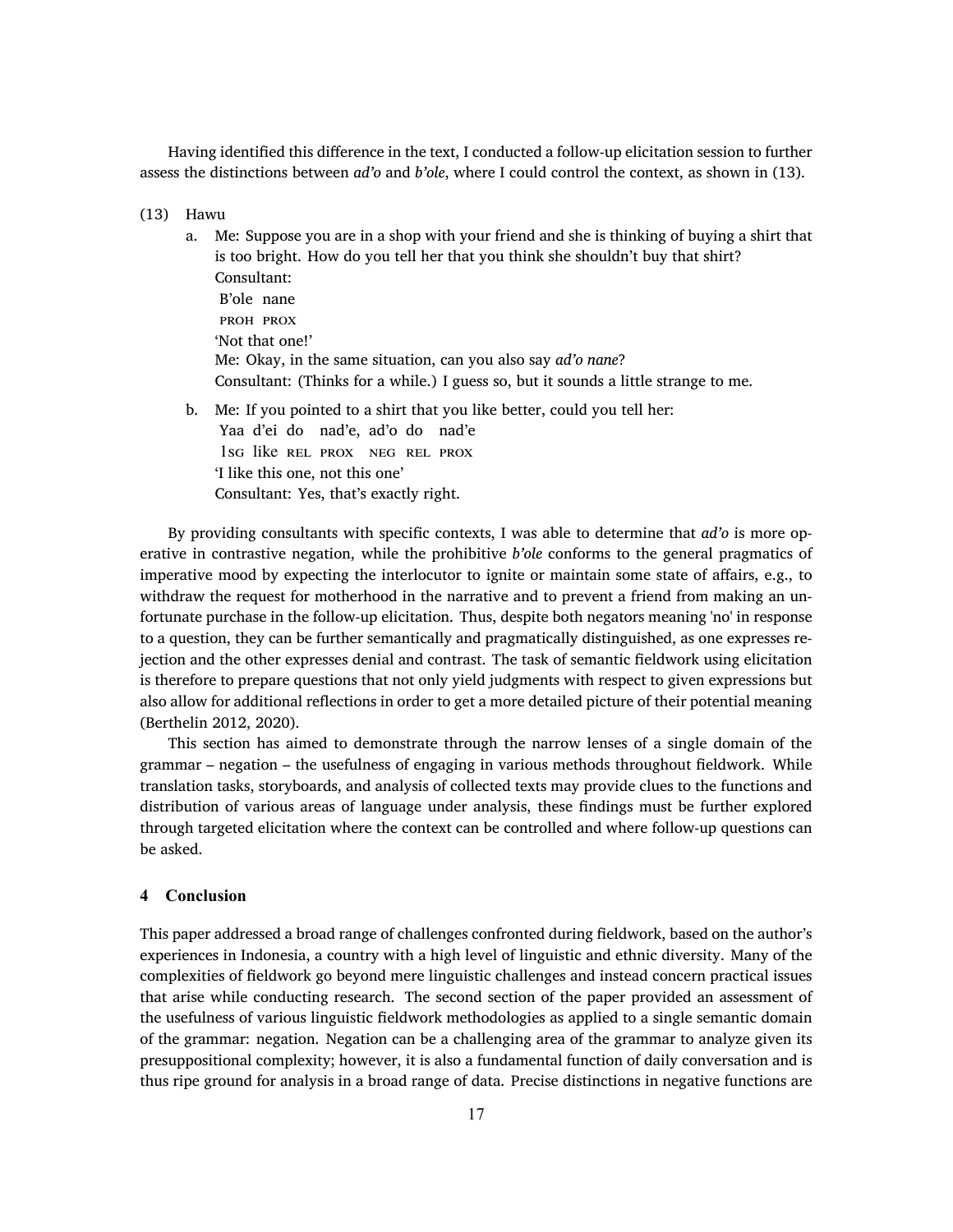best analyzed through targeted elicitation where the discourse context can be controlled.

#### **References**

- Abbi, Anvita. 2001. *LINCOM handbooks in linguistics*. Vol. 17, *A manual of linguistic field work and structures of Indian languages*. München: LINCOM Europa.
- AnderBois, Scott, and Robert Henderson. 2015. Linguistically establishing discourse context: Two case studies from Mayan languages. In *Methodologies in semantic fieldwork*, ed. by M. Ryan Bochnak and Lisa Matthewson, 207-232. New York: Oxford University Press.
- Berthelin, Signe Rix. 2012. The semantics and pragmatics of the North Slope Iñupiaq postbase niq, M.A. thesis. Trondheim: Norges teknisk-naturvitenskapelige universitet [Norwegian University of Science and Technology]. Retrieved from [https://ntnuopen.ntnu.no/ntnu-xmlui/](https://ntnuopen.ntnu.no/ntnu-xmlui/handle/11250/244045) [handle/11250/244045](https://ntnuopen.ntnu.no/ntnu-xmlui/handle/11250/244045)
- Berthelin, Signe Rix. 2020. Semantic elicitation frames and their application. *Semantic Fieldwork Methods* 2(1):1-34.
- Blench, Roger. 2009. The Enggano: archaic foragers and their interactions with the Austronesian world. Ms., Kay Williamson Educational Foundation. Retrieved from [http://www.]( http://www.rogerblench.info/Language/Austronesian/Enggano/Enggano%20and%20its%20history.pdf) [rogerblench.info/Language/Austronesian/Enggano/Enggano%20and%20its%20history.pdf]( http://www.rogerblench.info/Language/Austronesian/Enggano/Enggano%20and%20its%20history.pdf)
- Bochnak, M. Ryan, and Lisa Matthewson. 2020. Techniques in complex semantic fieldwork. *Annual Review of Linguistics* 6:261-283.
- Bourdieu, Pierre. 1991. *Language and symbolic power*. Cambridge: Harvard University Press.
- Bowern, Claire. 2008. *Linguistic fieldwork: A practical guide*. New York: Palgrave Macmillan.
- Burton, Strang, and Lisa Matthewson. 2015. Targeted construction storyboards in semantic fieldwork. In *Methodologies in semantic fieldwork*, ed. by M. Ryan Bochnak and Lisa Matthewson, 135-156, New York: Oxford University Press.
- Butters, Marielle. 2021. Negation in four languages of Indonesia. Doctoral dissertation, University of Colorado Boulder.
- Carroll, Alice, Barbara Kelly, and Lauren Gawne. 2011. The jackal and crow picture task. Designed for use by the Social Cognition and Language Project. A collaboration of The Australian National University, Griffith University, University of Melbourne and the Max Planck Institute for Psycholinguistics. Retrieved from <http://tulquest.huma-num.fr/en/node/161.>
- Dahl, Östen. 1985. *Tense and aspect systems*. Oxford: Basil Blackwell Ltd.
- Dorian, Nancy C. 1981. *Language death: The life cycle of a Scottish Gaelic dialect*. Philadelphia: University of Pennsylvania Press.
- ---- 1982. Defining the speech community to include its working margins. In *Sociolinguistic Variation in Speech Communities*, ed. by Suzanne Romaine, 26-33. London: Edward Arnold.
- ----1986. Gathering language data in terminal speech communities. In *The Fergusonian Impact: In Honor of Charles Ferguson*. Vol 2, *Sociolinguistics and the Sociology of Language*, ed. by Joshua A. Fishman and Charles A. Ferguson, 555- 575. Berlin: Mouton de Gruyter.
- Eberhard, David M., Gary F. Simons, and Charles D. Fennig, eds. 2020. Ethnologue: Languages of the World. Twenty-third edition. Dallas, Texas: SIL Inernational. Online version retrieved from <http://www.ethnologue.com.colorado.idm.oclc.org>.
- Edwards, Owen. 2015. The position of Enggano within Austronesian. *Oceanic Linguistics* 54(1):54- 109.
- Everett, Daniel L. 2001. Monolingual field research. In *Linguistic fieldwork*, ed. by Paul Newman and